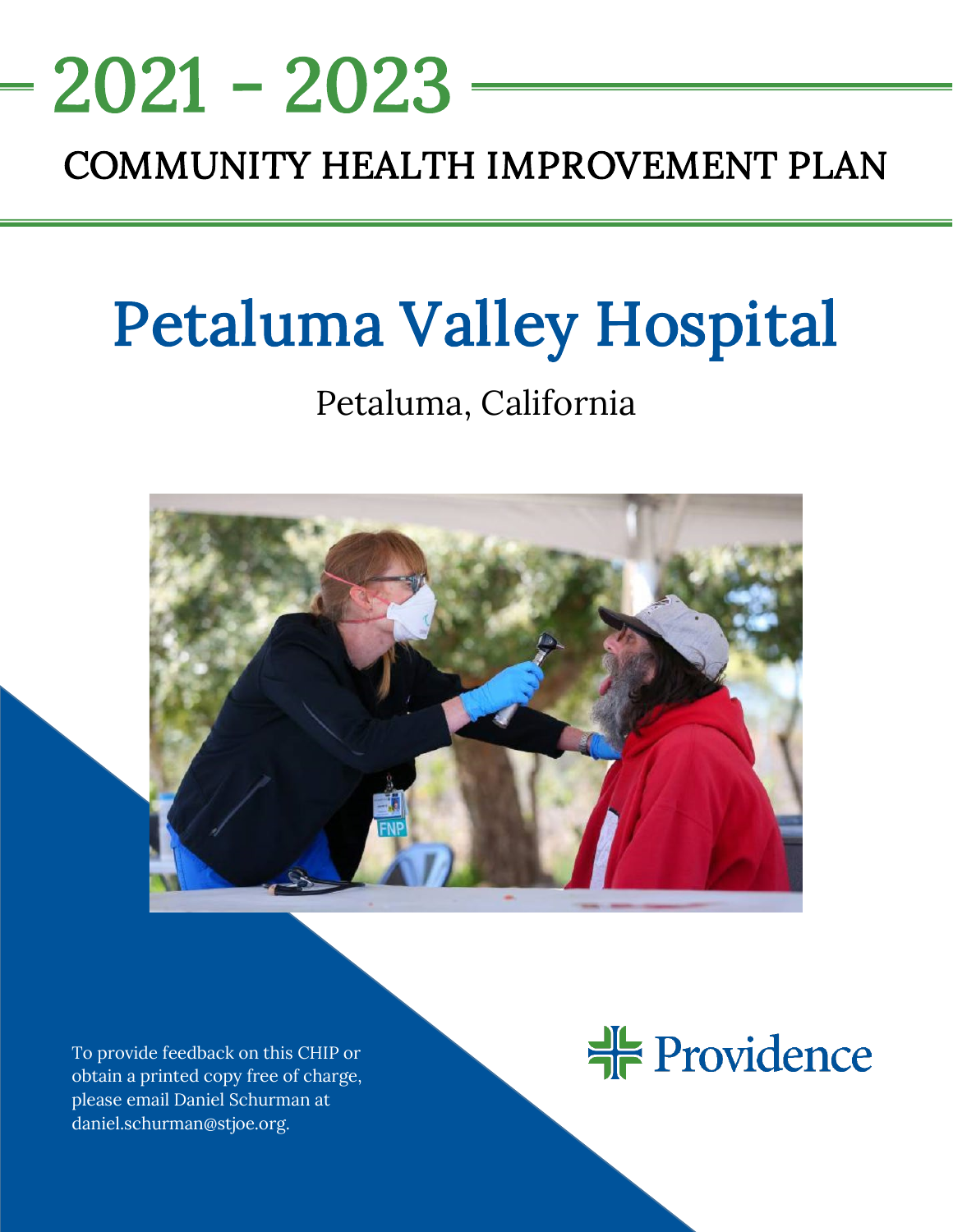# CONTENTS

| Addressing the Needs of the Community: 2021-2023 Key Community Benefit Initiatives and |
|----------------------------------------------------------------------------------------|
|                                                                                        |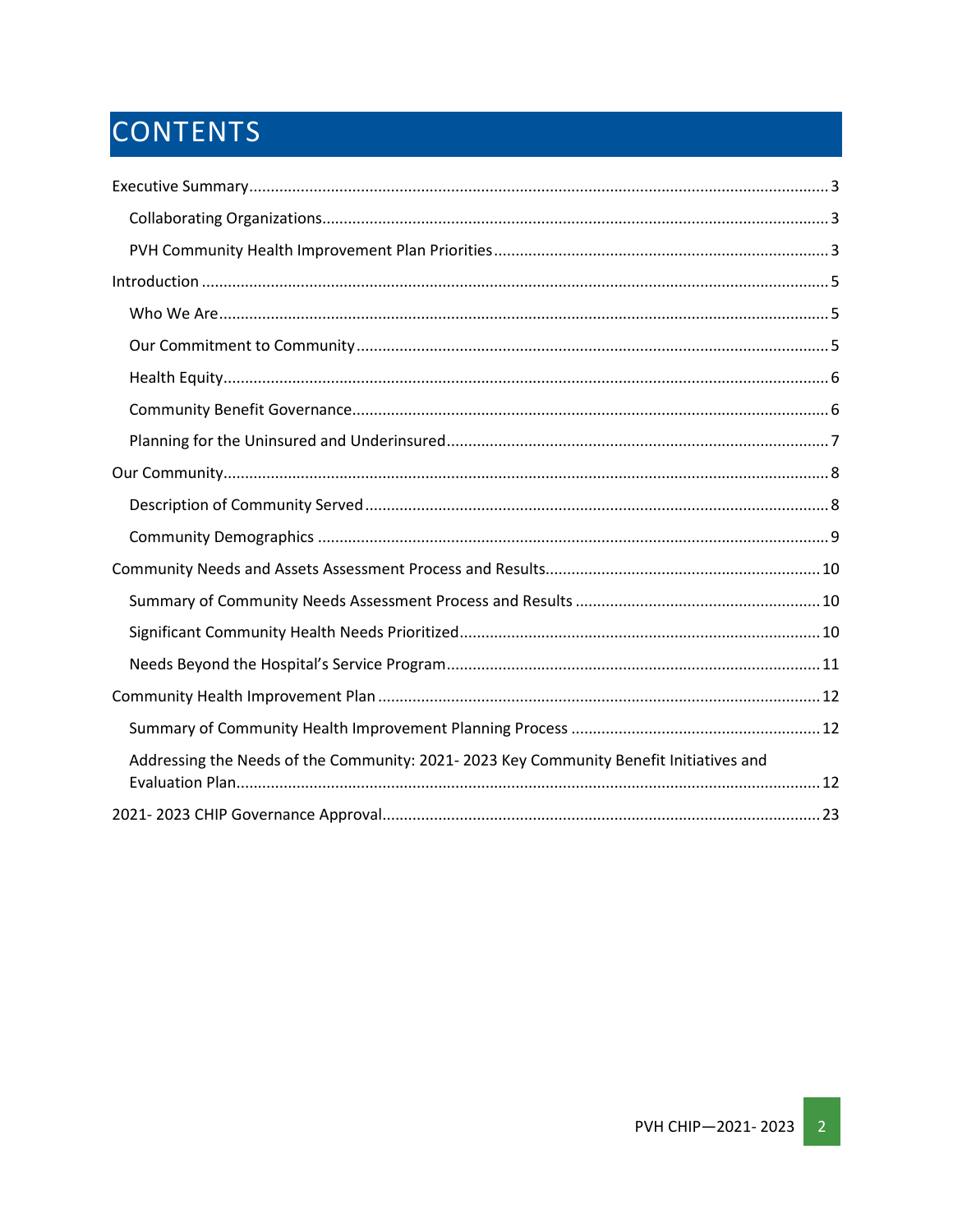# <span id="page-2-0"></span>EXECUTIVE SUMMARY

Providence continues its Mission of service in Sonoma County through Petaluma Valley Hospital. Petaluma Valley Hospital (PVH) is a community hospital with 80 licensed beds, founded in 1980 by the Petaluma Healthcare District and is located in Petaluma, CA. The hospital's service area is the entirety of Sonoma County, including 495,319 people.

Petaluma Valley Hospital dedicates resources to improve the health and quality of life for the communities it serves, with special emphasis on the needs of the economically poor and vulnerable. During the most recent fiscal year, the hospital provided \$7,178,344 in Community Benefit in response to unmet needs.

The Community Health Needs Assessment (CHNA) is an opportunity for Petaluma Valley Hospital to engage the community every three years with the goal of better understanding community strengths and needs. The results of the CHNA are used to guide and inform efforts to better address the needs of the community. Through a mixed-methods approach using quantitative and qualitative data, the CHNA process relied on several sources of information to identify community needs. The community information collected includes state and national public health data, qualitative data from interviews with stakeholders, and hospital utilization data.

# <span id="page-2-1"></span>Collaborating Organizations

Santa Rosa Memorial Hospital and Petaluma Valley Hospital collaborated to complete the 2021-2023 Community Health Improvement Plan for their shared service area.

### <span id="page-2-2"></span>PVH Community Health Improvement Plan Priorities

As a result of the findings of our [2020 CHNA](https://www.providence.org/about/annual-report/chna-and-chip-reports) and through a prioritization process aligned with our Mission, resources, and hospital strategic plan, PVH will focus on the following areas for its 2021-2023 Community Benefit efforts:

#### PRIORITY 1: HOUSING INSTABILITY & HOMELESSNESS

The cost of living in Sonoma County outpaces the income for many people in the community, making it challenging for families to meet their basic needs. Those most impacted by housing stability and affordability are the Latino/a community due to income inequities; youth experiencing homelessness, especially those identifying as LGBTQ+; and older adults whose fixed income limits their ability to afford local housing prices.

#### PRIORITY 2: MENTAL HEALTH & SUBSTANCE USE SERVICES

Accessing quality mental health and substance use services can be a challenge for many. Trauma from the recent fires, COVID-19, and the current political climate contribute to the community mental health needs. There is a need for more mental health and substance use disorder treatment services, as well as more case management services and bilingual and bicultural mental health providers.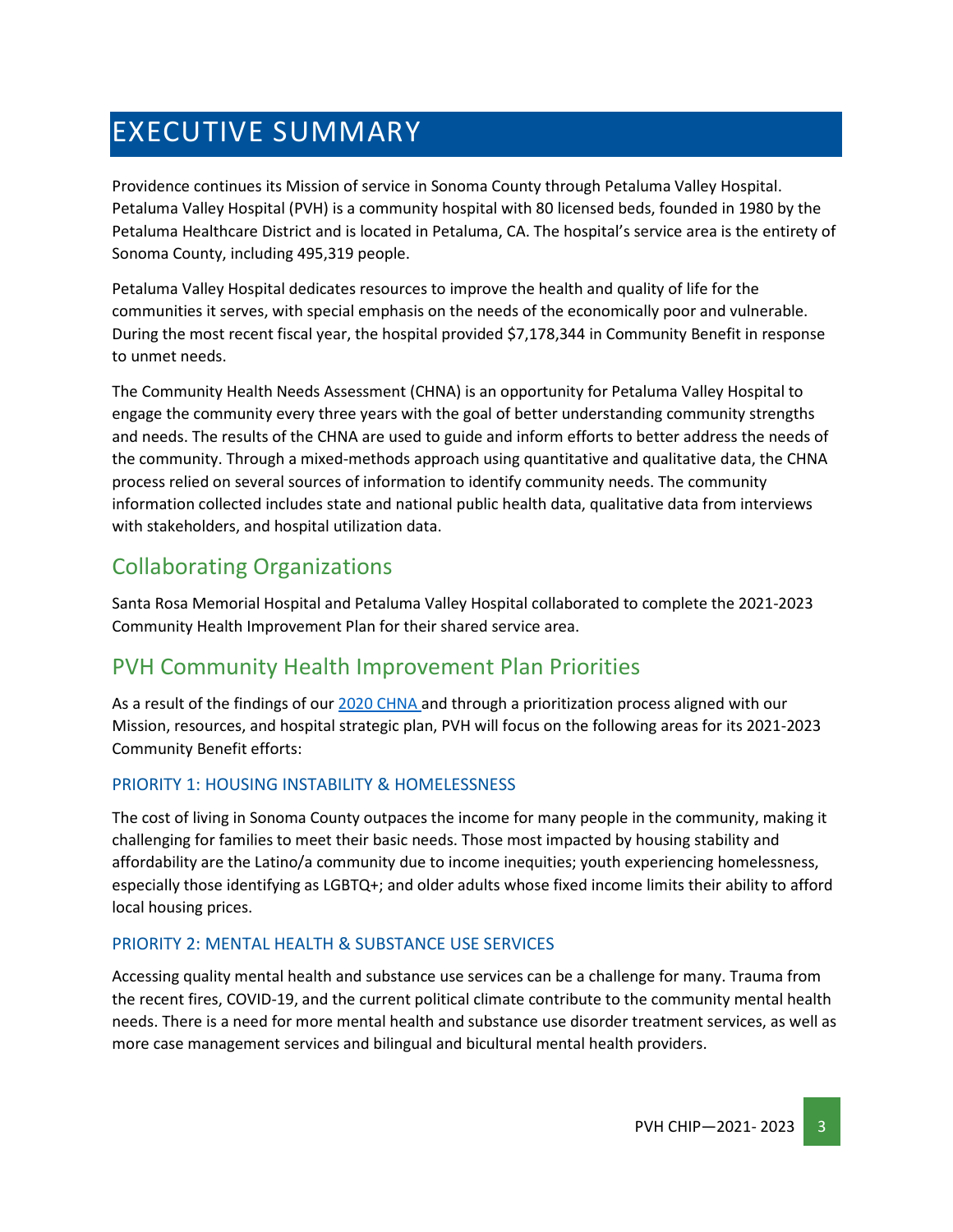#### PRIORITY 3: HEALTH EQUITY: RACISM AND DISCRIMINATION

Racism and discrimination affect Black, Brown, Indigenous, and People of Color (BBIPOC) from accessing education and job opportunities and affordable housing. Xenophobia and racism negatively affect the mental health and economic security of the Latino/a community in Sonoma County.

#### PRIORITY 4: ACCESS TO HEALTH CARE

Residents of Sonoma County experience barriers to accessing primary and specialty care. There is a need for more affordable health care, case management resources, and culturally responsive and linguistically appropriate health care services. Cost of care, transportation, language, and documentation status are barriers to people receiving the care they need.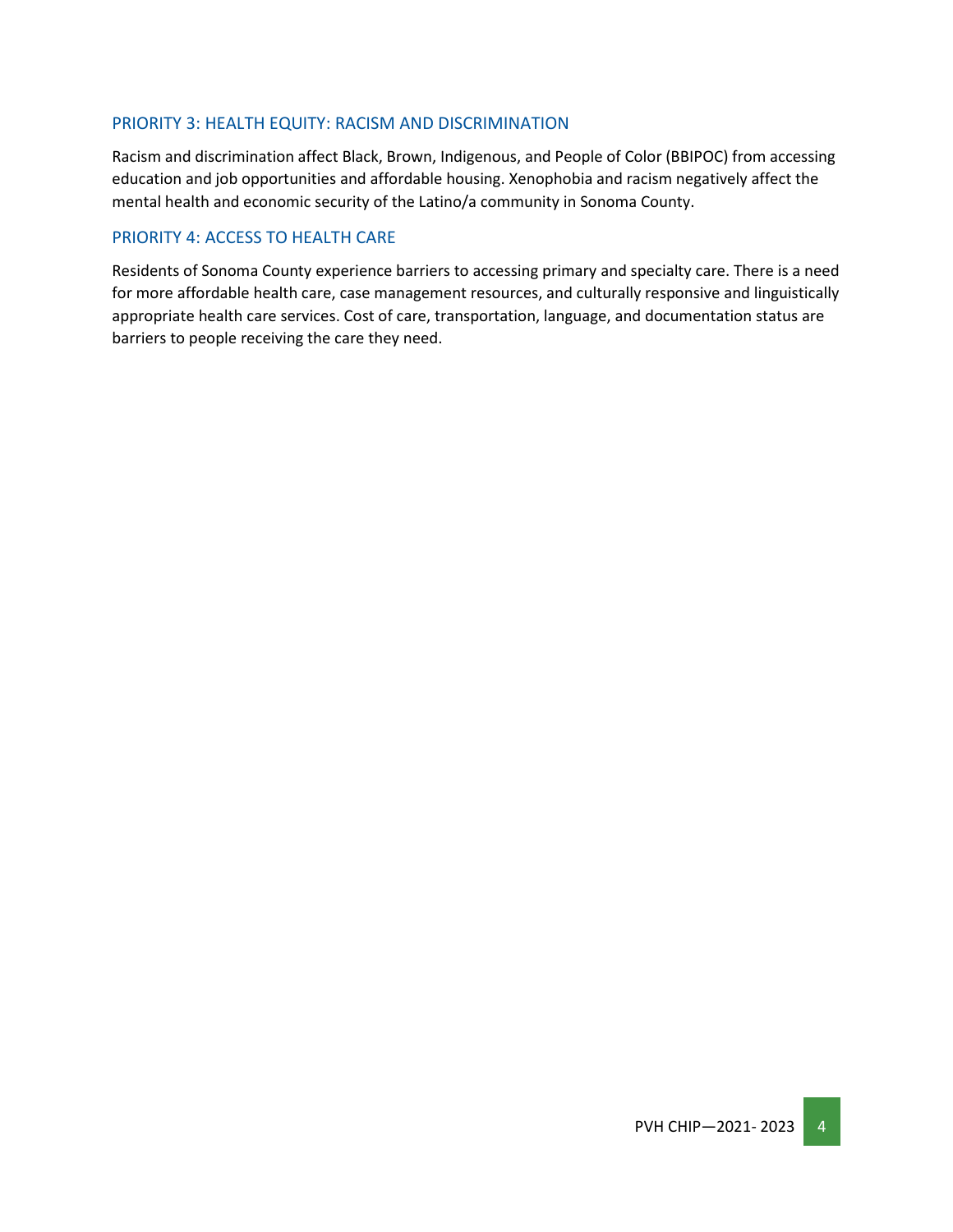# <span id="page-4-0"></span>INTRODUCTION

### <span id="page-4-1"></span>Who We Are

| <b>Our Mission</b> | As expressions of God's healing love, witnessed through the ministry of Jesus,<br>we are steadfast in serving all, especially those who are poor and vulnerable. |
|--------------------|------------------------------------------------------------------------------------------------------------------------------------------------------------------|
| <b>Our Vision</b>  | Health for a Better World.                                                                                                                                       |
| <b>Our Values</b>  | Compassion — Dignity — Justice — Excellence — Integrity                                                                                                          |

Part of a larger healthcare system known as Providence, Santa Rosa Memorial Hospital (SRMH) and Petaluma Valley Hospital (PVH) are part of a countywide ministry, Providence Sonoma County, that includes two hospitals, urgent care facilities, hospice, home health services, and other facilities for treating the healthcare needs of the community in Sonoma County.

PVH is a community hospital founded in 1980 by the Petaluma Health Care District. Located in Petaluma, California, St. Joseph Health has managed operations of the facility since 1997. The facility has 80 licensed beds and a campus that is 14.63 acres in size. PVH has a staff of more than 275 full time employees and professional relationships with more than 260 local physicians. Major programs and services include emergency care, outpatient surgery, a birthing center, and pulmonary rehabilitation.

In addition, both SRMH and PVH offer a variety of community-based programs such as a free mobile health clinic, a mobile dental clinic, a fixed-site dental clinic, health promotions, school-based behavioral health, and the CARE Network. These programs and services offered to the community are designed to meet the needs of underserved populations and focus on health equity, primary prevention, health promotion and community building.

### <span id="page-4-2"></span>Our Commitment to Community

Providence Sonoma County dedicates resources to improve the health and quality of life for the communities it serves, with special emphasis on the needs of the economically poor and vulnerable. During the most recent fiscal year, PVH provided \$7,[1](#page-4-3)78,344 in Community Benefit<sup>1</sup> in response to unmet needs and to improve the health and well-being of those we serve. Our service area also includes Providence Medical Group, Providence Home Care Network, and multiple urgent care facilities.

SRMH and PVH further demonstrate organizational commitment to the CHNA through the allocation of staff time, financial resources, and participation and collaboration to address community identified needs. The Sonoma County Community Health Investment Manager, Dan Schurman, is responsible for ensuring compliance with Federal 501r requirements as well as providing the opportunity for

<span id="page-4-3"></span> $1$  Per federal reporting and guidelines from the Catholic Health Association.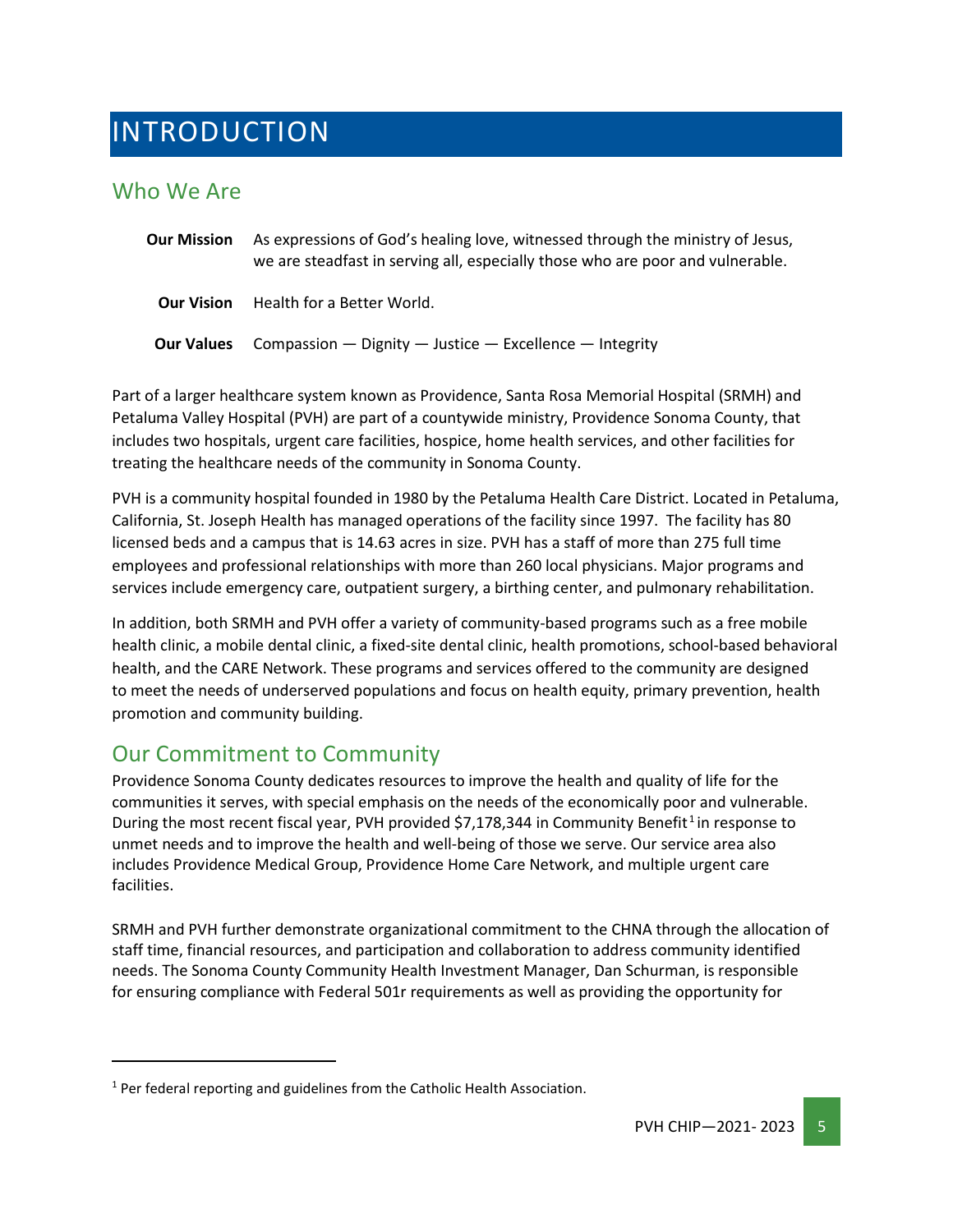community leaders and internal hospital leadership, physicians, and others to work together in planning and implementing the resulting Community Health Improvement Plan (CHIP).

## <span id="page-5-0"></span>Health Equity

At Providence, we acknowledge that all people do not have equal opportunities and access to living their fullest, healthiest lives due to systems of oppression and inequities. We are committed to ensuring health equity for all by addressing the underlying causes of racial and economic inequities and health disparities. Our Vision is "Health for a Better World," and to achieve that we believe we must address not only the clinical care factors that determine a person's length and quality of life, but also the social and economic factors, the physical environment, and the health behaviors that all play an active role in determining health outcomes.

To ensure that equity is foundational to our CHIP, we have developed an equity framework that outlines the best practices that each of our hospital will implement when completing a CHIP. These practices include, but are not limited to the following:

#### *Figure 1. Best Practices for Centering Equity in the CHIP*



# <span id="page-5-1"></span>Community Benefit Governance

Petaluma Valley Hospital (PVH) demonstrates organizational commitment to the community benefit process through the allocation of staff time, financial resources, and participation and collaboration with community partners. The Northern California Regional Director of Community Health Investment and the local Community Health Investment Program Manager are responsible for coordinating implementation of State and Federal 501r requirements.

The Community Benefit Committee (CBC) is the board appointed oversight committee of the Community Health Investment department in Sonoma County. The CBC is composed of Santa Rosa Memorial Hospital and Petaluma Valley Hospital community board members, internal Providence stakeholders and staff, external community stakeholders representing subject matter experts and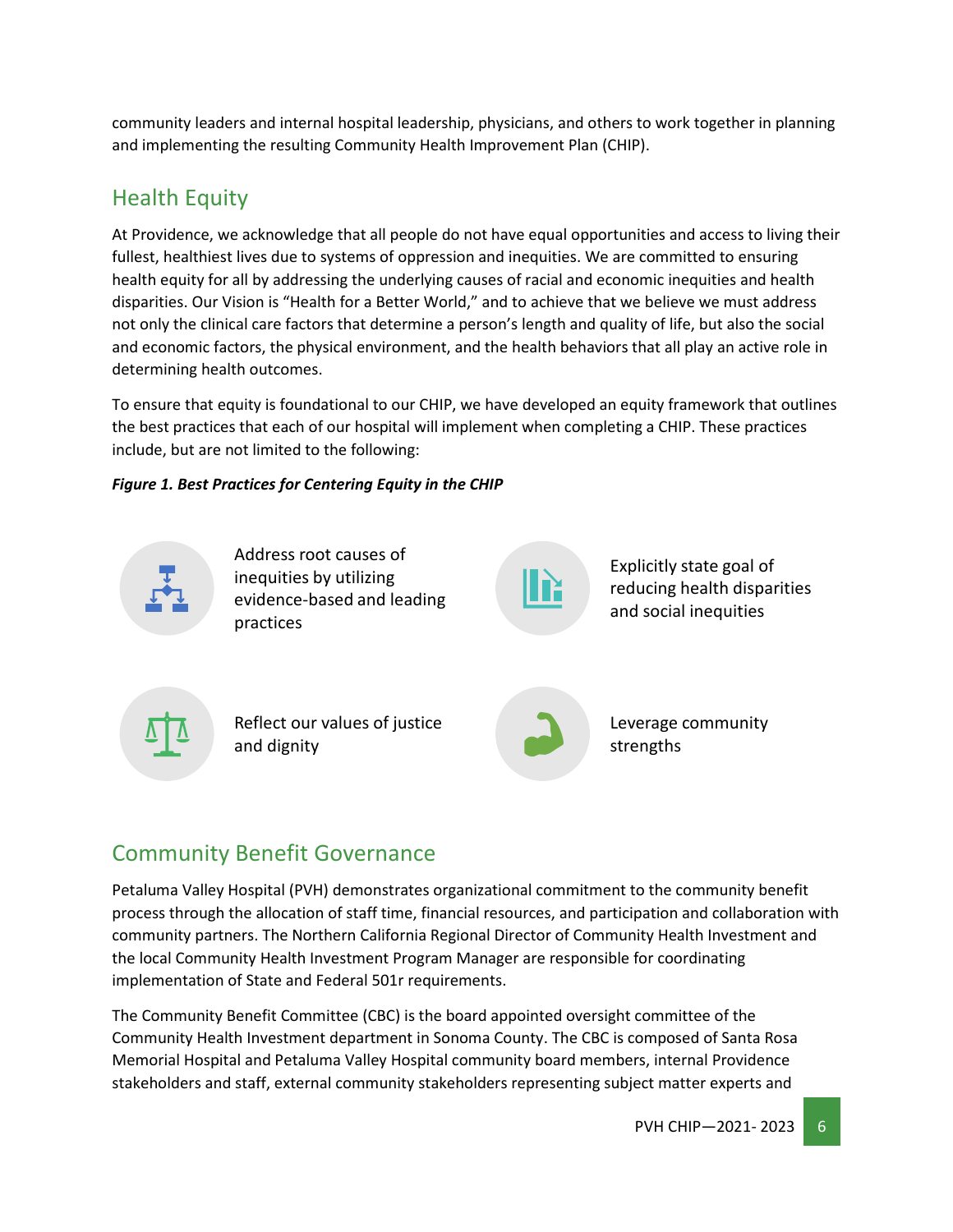community constituencies (i.e., faith based, FQHC's, mental health, homeless services, and education). The Community Benefit Committee reviewed the data collected in the 2020 Community Health Needs Assessment process to identify and prioritize the top health-related needs in Sonoma County for this 2021-2023 CHIP. The committee also oversees and governs budget, investments, populations of focus, and community-wide engagement.

### <span id="page-6-0"></span>Planning for the Uninsured and Underinsured

Our Mission is to provide quality care to all our patients, regardless of ability to pay. We believe that no one should delay seeking needed medical care because they lack health insurance. That is why Petaluma Valley Hospital (PVH) has a Financial Assistance Program (FAP) that provides free or discounted services to eligible patients.

One way PVH informs the public of FAP is by posting notices. Notices are posted in high volume inpatient and outpatient service areas. Notices are also posted at locations where a patient may pay their bill. Notices include contact information on how a patient can obtain more information on financial assistance as well as where to apply for assistance. These notices are posted in English and Spanish and any other languages that are representative of 5% or greater of patients in the hospital's service area. All patients who demonstrate lack of financial coverage by third party insurers are offered an opportunity to complete the Patient Financial Assistance Application and are offered information, assistance, and referral as appropriate to government sponsored programs for which they may be eligible. For information on our Financial Assistance Program [click](https://www.stjosephhealth.org/patients-visitors/billing-payment/) [here](https://www.stjosephhealth.org/patients-visitors/billing-payment/).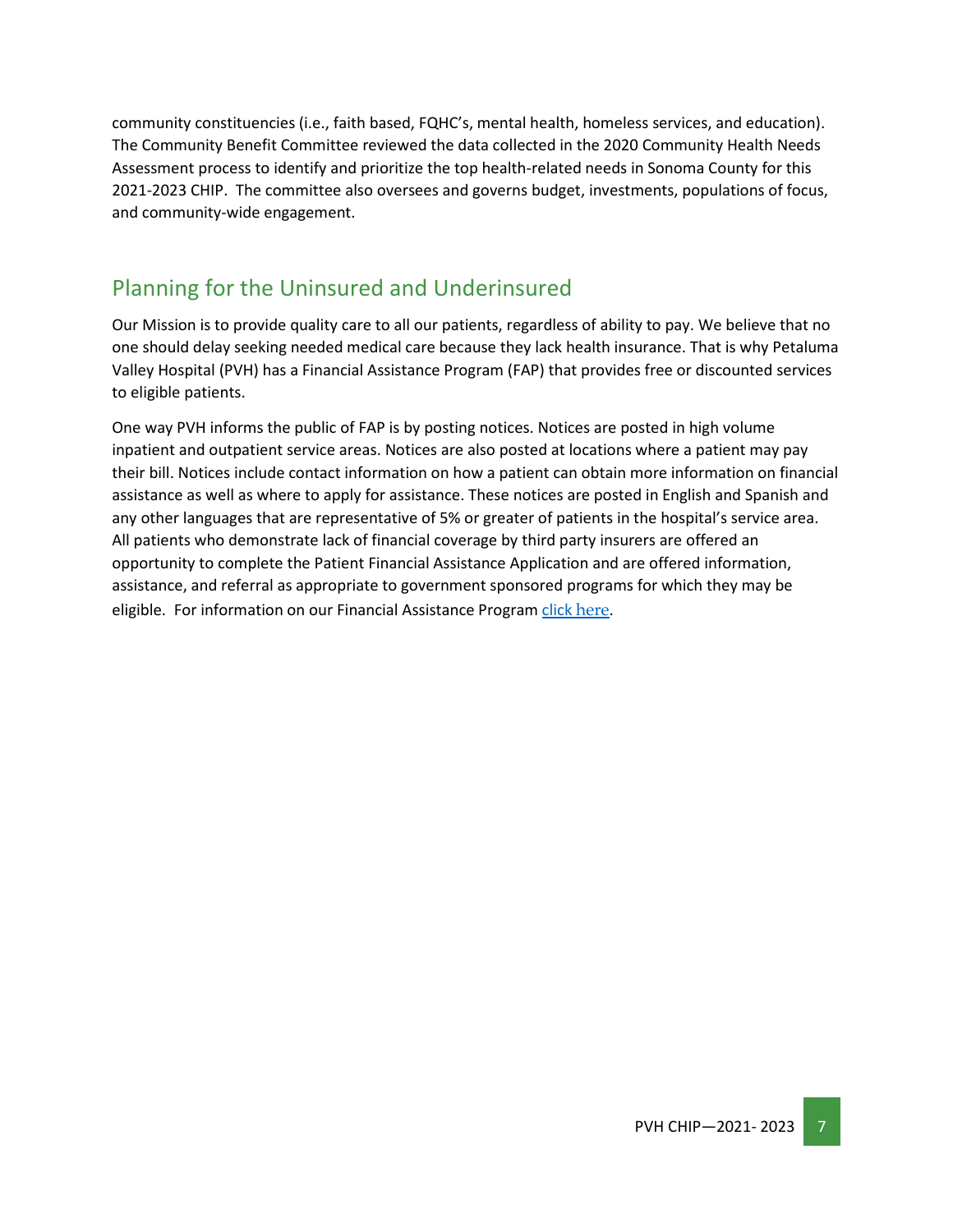# <span id="page-7-0"></span>OUR COMMUNITY

# <span id="page-7-1"></span>Description of Community Served

Santa Rosa Memorial Hospital and Petaluma Valley Hospital provides Sonoma County communities with access to advanced care and advanced caring. The hospitals' service area is Sonoma County and includes a population of approximately 495,000 people.

*Figure 2. Santa Rosa Memorial Hospital and Petaluma Valley Hospital Service Area*



The high need area includes census tracts identified based upon lower life expectancy at birth, lower high school graduation rates, and more households at or below 200% FPL compared to county averages. For reference, in 2019, 200% FPL represents an annual household income of \$51,500 or less for family of 4. These households are more likely to regularly make spending tradeoffs regarding utilities, rent, groceries, medicine, and other basic expenses.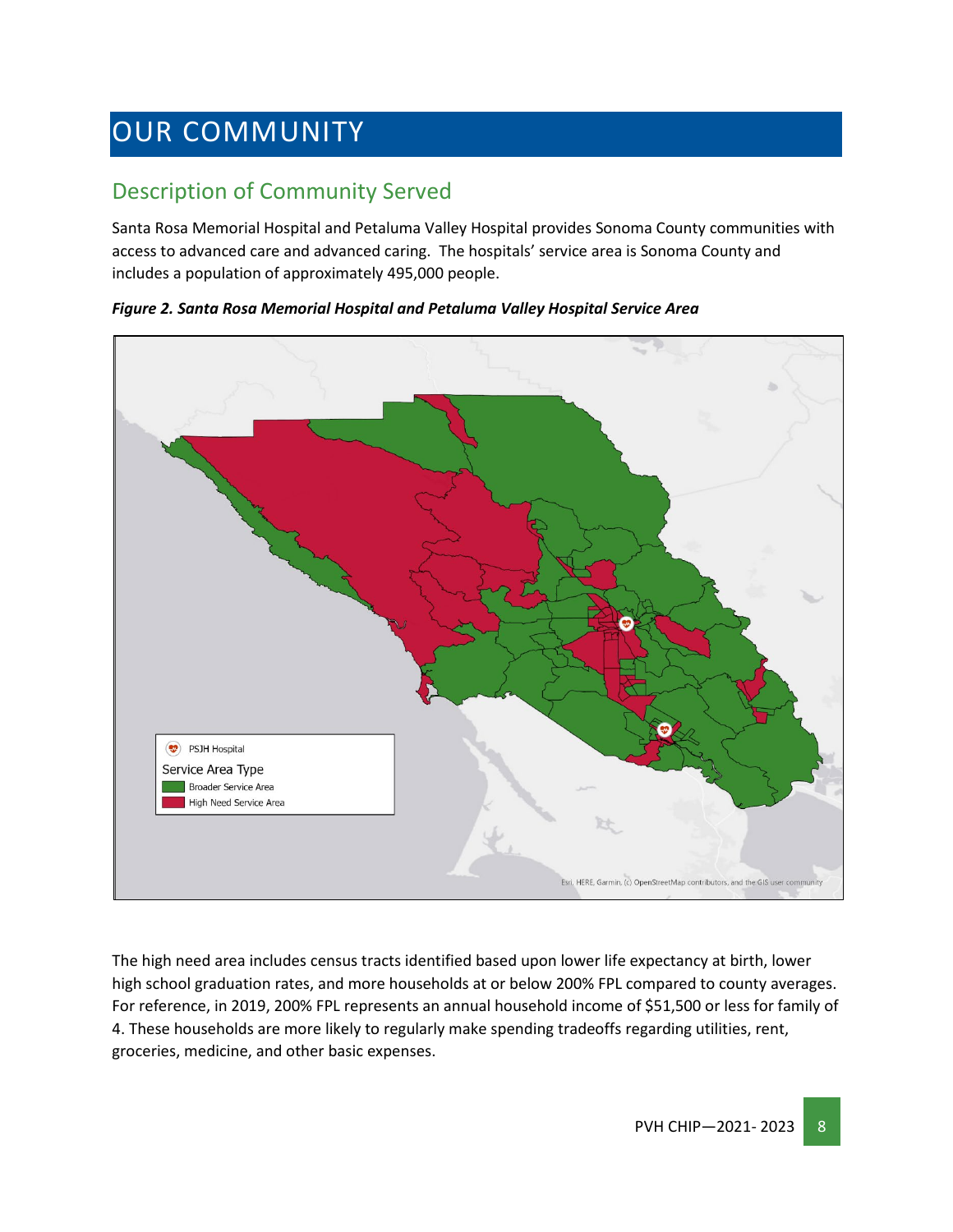# <span id="page-8-0"></span>Community Demographics

#### POPULATION AND AGE DEMOGRAPHICS

For the most part, the age distribution is roughly proportional across Sonoma County geographies, with those between 18 and 34 years slightly more likely to live in a high need area, likely young families and those in and around college towns. Those ages 65 to 84 are less likely to live in a high need area, perhaps due in part to secondary and/or vacation homes.

The male-to-female ratio is approximately equal across geographies.

In Sonoma County, approximately 6% of the population are veterans, roughly in line with the 5% in the state of California.

#### POPULATION BY RACE AND ETHNICITY

The "other race" population is over-represented in the high need census tracts compared to the county population, whereas those who identify as white are less likely to live in high need communities. Individuals who identify as Hispanic are also over-represented in high need communities, representing nearly 38% of the population in those areas, compared to just under 20% in the broader service area.

#### SOCIOECONOMIC INDICATORS

| Table 1. Income Indicators for Sonoma County Service Area |  |  |  |
|-----------------------------------------------------------|--|--|--|
|                                                           |  |  |  |

| Indicator                                                                                                                                                            | <b>Broader Service</b><br>Area | <b>High Need</b><br><b>Service Area</b> | <b>Sonoma County</b> |
|----------------------------------------------------------------------------------------------------------------------------------------------------------------------|--------------------------------|-----------------------------------------|----------------------|
| <b>Median Income</b><br>Data Source: American Community Survey<br>Year: 2019                                                                                         | \$93,090                       | \$67,310                                | \$81,477             |
| <b>Percent of Renter Households with</b><br><b>Severe Housing Cost Burden</b><br>Data Source: American Community Survey<br>Year: Estimates based on 2013 - 2017 data | 25.3%                          | 28.3%                                   | 26.9%                |

The median income in the high need service area is about \$14,000 lower than Sonoma County. There is about a \$26,000 difference in median income between the broader service area and the high need service area.

Severe housing cost burden is defined as households that are spending 50% or more of their income on housing costs. On average about 27% of households in Sonoma County are severely housing cost burdened. In the high need service area, 28% of renter households are severely housing cost burdened. Within Sonoma County there are census tracts in which over 40% of households are experiencing severe housing cost burden.

**Full demographic and socioeconomic information for the service area can be found in the [2020 CHNA](https://www.providence.org/about/annual-report/chna-and-chip-reports) for Petaluma Valley Hospital.**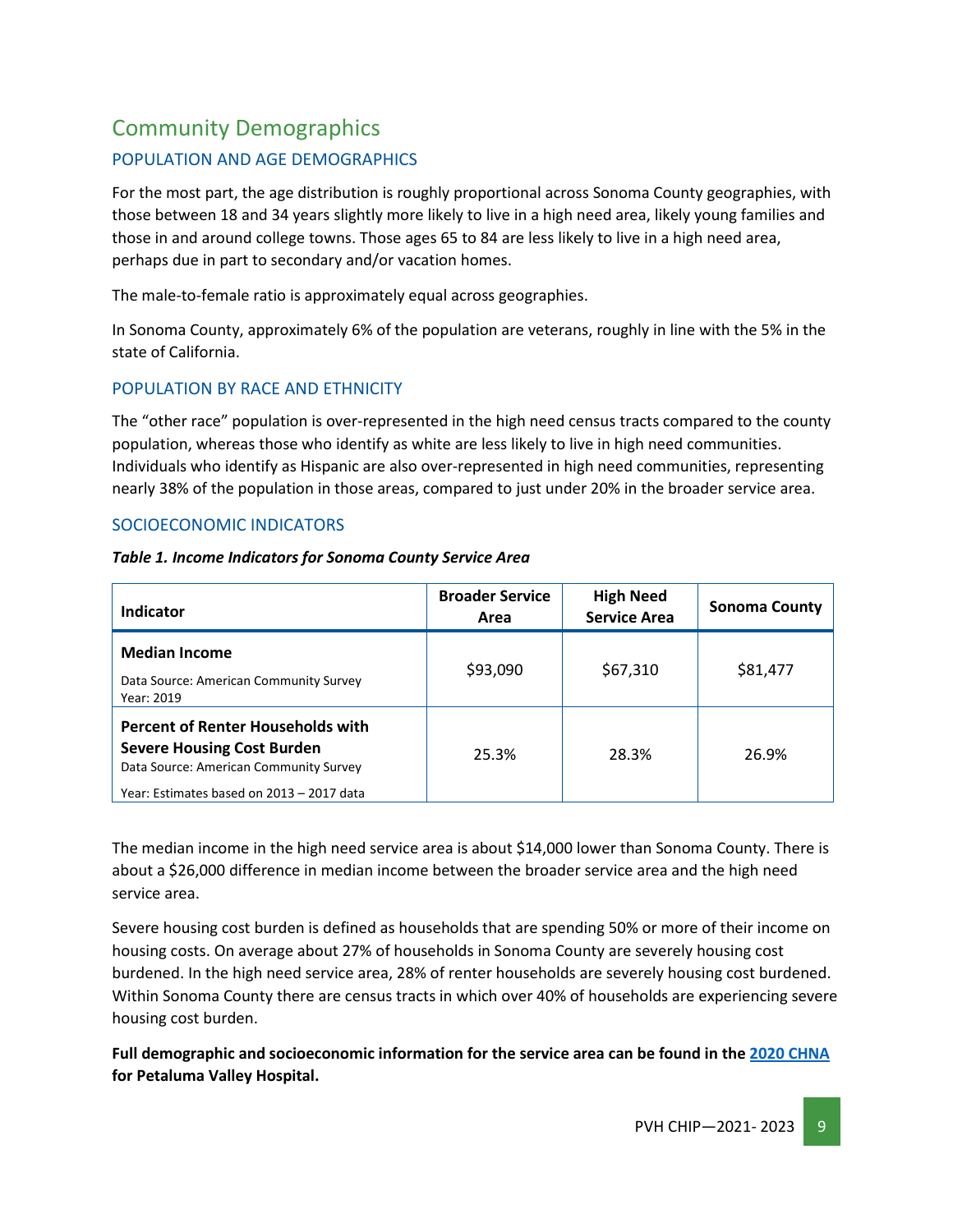# <span id="page-9-0"></span>COMMUNITY NEEDS AND ASSETS ASSESSMENT PROCESS AND RESULTS

### <span id="page-9-1"></span>Summary of Community Needs Assessment Process and Results

The Community Health Needs Assessment (CHNA) process is based on the understanding that health and wellness are influenced by factors within our communities, not only within medical facilities. In gathering information on the communities served by the hospital, we looked not only at the health conditions of the population, but also at socioeconomic factors, the physical environment, and health behaviors. Additionally, we invited key stakeholders and community members to provide additional context to the quantitative data through qualitative data in the form of interviews and listening sessions. As often as possible, equity is at the forefront of our conversations and presentation of the data, which often have biases based on collection methodology.

### <span id="page-9-2"></span>Significant Community Health Needs Prioritized

The list below summarizes the rank ordered significant health needs identified through the 2020 Community Health Needs Assessment process:

#### PRIORITY 1: HOUSING INSTABILITY & HOMELESSNESS

The cost of living in Sonoma County outpaces the income for many people in the community, making it challenging for families to meet their basic needs. Housing is foundational to one's health: people who are stably housed are better able to care for their physical and mental health. Those most impacted by housing stability and affordability are the Latino/a community due to income inequities; youth experiencing homelessness, especially those identifying as LGBTQ+; and older adults whose fixed income limits their ability to afford local housing prices. There is also need for supportive housing, using a Housing First approach, for people with mental health challenges, substance use disorders, and other special needs. There are especially few resources for mixed status families.

#### PRIORITY 2: MENTAL HEALTH & SUBSTANCE USE SERVICES

Accessing quality mental health and substance use services can be a challenge for many. Trauma from the recent fires, COVID-19, and the current political climate contribute to the community mental health needs. There is a particular need for mild to moderate mental health services, perinatal mental health services, more wraparound case management for families to address mental health, and more substance use disorder treatment services. There is further need for more bilingual and bicultural mental health professionals to serve the Latino/a community, including mixed status families. Schoolage children and older adults are two additional groups with unmet mental health needs. Major barriers to accessing mental health services include insurance coverage limitations, cost of care, and shortage of providers resulting in long wait times for appointments.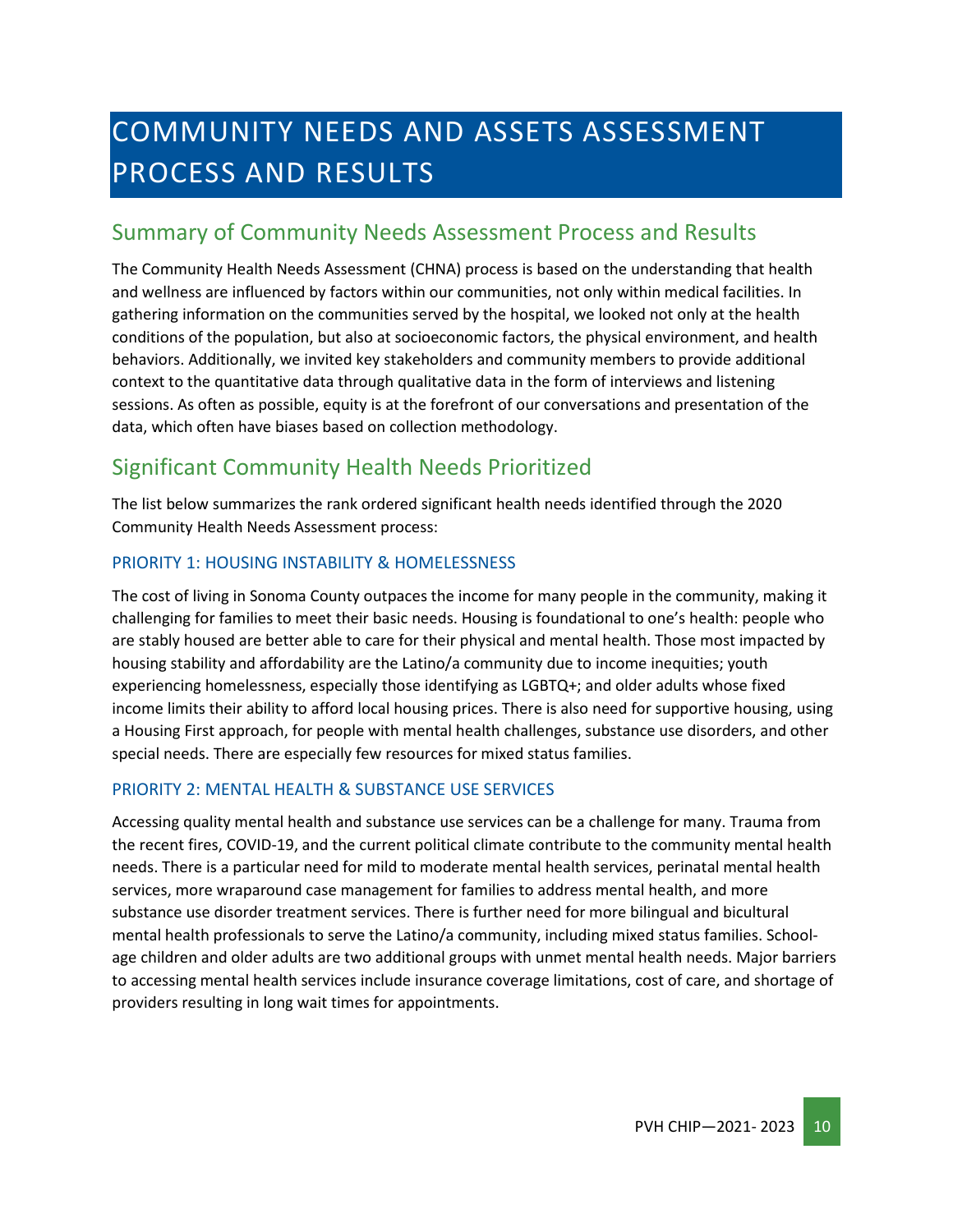#### PRIORITY 3: HEALTH EQUITY: RACISM AND DISCRIMINATION

Stakeholders described being at an "inflection point" in acknowledging and addressing racism in the community, with more people talking about the issue. They shared racism keeps people in poverty by limiting education and job opportunities, leading to more Black, Brown, Indigenous, and People of Color (BBIPOC) working in lower-wage jobs, with particular emphasis on the Latino/a community in Sonoma County. Housing discrimination prevents the Latino/a community from accessing good-quality, affordable housing. Racism contributes to inequities in the ways different schools are funded, contributing to the opportunity gap. Stakeholders shared particular concern for the ways in which xenophobia and racist policies negatively affect the mental health and economic security of the Latino/a community.

#### PRIORITY 4: ACCESS TO HEALTH CARE

Stakeholders discussed the need for more affordable health care, as well as challenges accessing primary and specialty care. They noted a particular need for more case management and navigation resources, especially for Spanish-speaking patients and new parents. Transportation to care is a consistent barrier for many, but especially older adults. Fears of immigration enforcement and changes in public charge rules may prevent mixed status households from applying for Medi-Cal. A lack of culturally responsive and linguistically appropriate health care services and documentation status may prevent the Latino/a community from receiving the care they need.

### <span id="page-10-0"></span>Needs Beyond the Hospital's Service Program

No single hospital facility can fully address all the health needs present in its community. While Petaluma Valley Hospital will employ strategies to address each of the four significant health needs that were prioritized during the CHNA process, partnerships with community organizations and government agencies are critical for achieving the established goals.

Petaluma Valley will collaborate with Petaluma People Services Center, La Luz Center, West County Community Services, Community Action Partnership of Sonoma County, and a variety of local family resource centers that address the community needs to coordinate care and referrals to address unmet needs.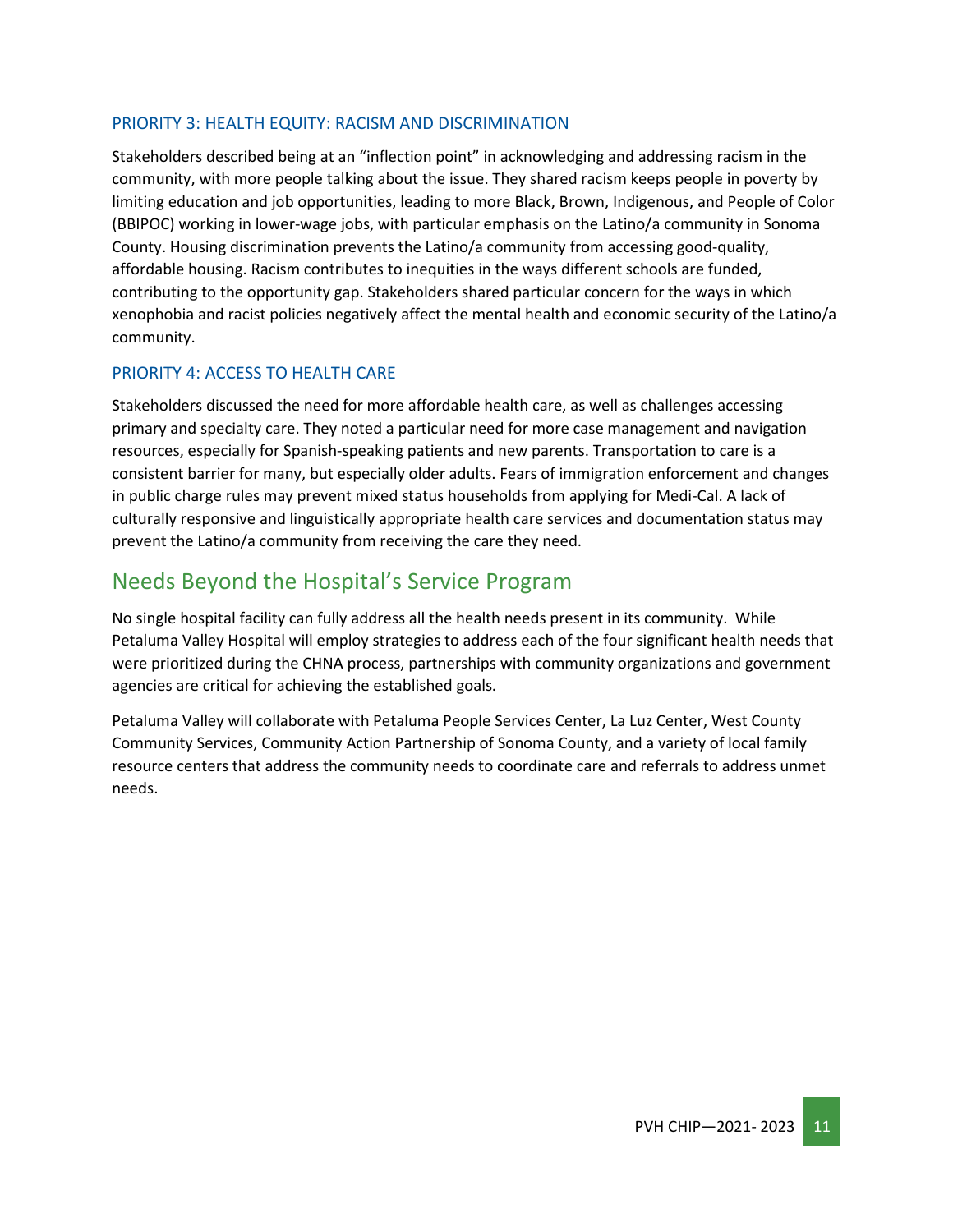# <span id="page-11-0"></span>COMMUNITY HEALTH IMPROVEMENT PLAN

# <span id="page-11-1"></span>Summary of Community Health Improvement Planning Process

The Regional Director, Program Coordinator and local Program Manager developed strategies based on insight from stakeholder interviews and caregiver listening sessions, and input and feedback were provided by the Community Benefit Committee. While the strategies were developed to address specific local needs, the strategies were also designed with the intention of leveraging local strengths to scale efforts across the Northern California region.

The 2021-2023 Community Health Improvement Plan (CHIP) process was impacted by the SARS-CoV-2 virus and COVID-19, which has impacted all of our communities. While we have focused on crisis response, it has required a significant re-direction of resources and reduced community engagement in the CHIP process.

This CHIP is currently designed to address the needs identified and prioritized through the 2020 CHNA, though COVID-19 will have substantial impacts on our community needs. These impacts are likely to exacerbate some of the needs identified, and cause others to rise in level of priority. While this is a dynamic situation, we recognize the greatest needs of our community will change in the coming months, and it is important that we adapt our efforts to respond accordingly. We are committed to supporting, strengthening, and serving our community in ways that align with our Mission, engage our expertise, and leverage our Community Benefit dollars in the most impactful ways.

Petaluma Valley Hospital anticipates that implementation strategies may change and therefore, a flexible approach is best suited for the development of its response to the CHNA. For example, certain community health needs may become more pronounced and require changes to the initiatives identified in the enclosed CHIP.

# <span id="page-11-2"></span>Addressing the Needs of the Community: 2021- 2023 Key Community Benefit Initiatives and Evaluation Plan

#### COMMUNITY NEED ADDRESSED #1: HOUSING INSTABILITY & HOMELESSNESS

#### *Community Need Addressed*

The cost of living in Sonoma County outpaces the income. More affordable housing and more supportive housing is needed, especially for the Latino/a and the LGBTQ populations, older adults, individuals living on fixed incomes, and undocumented individuals.

#### *Population Served*

Individuals experiencing or at imminent risk of experiencing homelessness, including older adults

#### *Long-Term Goal(s)/ Vision*

A sufficient supply of safe, affordable housing units to ensure that all people in the community have access to a healthy place to live that meets their needs.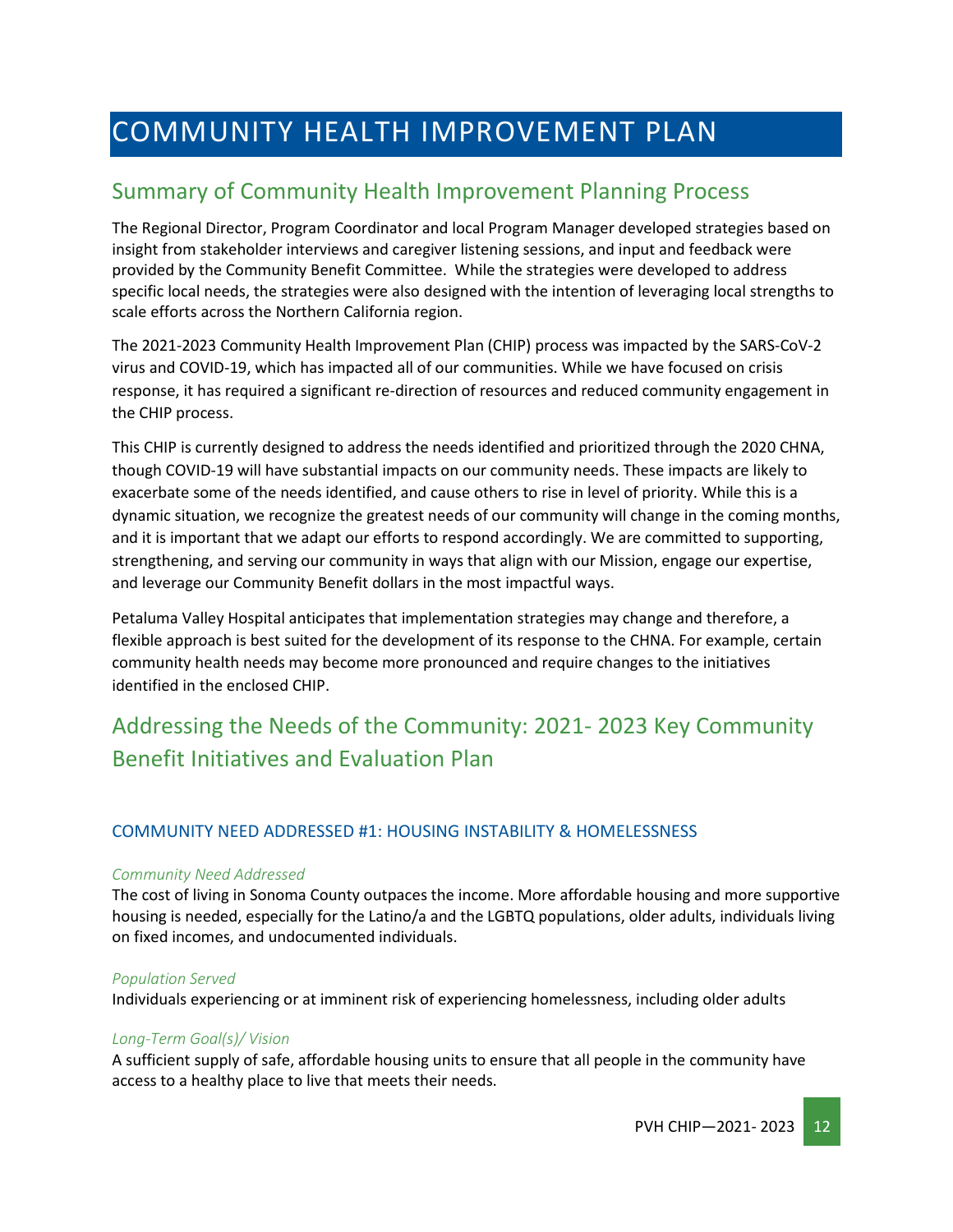| <b>Strategy</b>                                                                                                                                      | <b>Population Served</b>                                                                                                    | <b>Strategy</b><br><b>Measure</b>                                                                                | <b>Baseline</b>                                                                                                                                                        | 2023 Target                                                                   |
|------------------------------------------------------------------------------------------------------------------------------------------------------|-----------------------------------------------------------------------------------------------------------------------------|------------------------------------------------------------------------------------------------------------------|------------------------------------------------------------------------------------------------------------------------------------------------------------------------|-------------------------------------------------------------------------------|
| 1. Invest in the maintenance<br>and expansion of existing                                                                                            | Individuals<br>experiencing                                                                                                 | Number of<br>recuperative                                                                                        | 2020:<br>Project Nightingale                                                                                                                                           | 30% increase in<br>number of                                                  |
| homeless recuperative beds and homelessness,<br>services.                                                                                            | including older<br>adults                                                                                                   | beds; dollars<br>invested in<br>support                                                                          | (26 beds); COTS'<br>Mary Isaak Center<br>(6 beds); \$285,000<br>invested in<br>recuperative care<br>programs.                                                          | recuperative beds;<br>\$350,000 invested<br>in recuperative<br>care programs. |
| 2. Leverage resources through<br>partnerships to expand<br>permanent supportive housing<br>(PSH) beds and services.                                  | Individuals<br>experiencing<br>homelessness,<br>including older<br>adults                                                   | <b>PSH</b> units<br>created;<br>amount of<br>investment in<br><b>PSH</b> creation<br>and supportive<br>services. | Number of new 828 PSH beds in<br>2020 countywide;<br>\$175,000 invested<br>in PSH supportive<br>services                                                               | 10% increase in<br>number of PSH<br>lunits                                    |
| 3. Expand Providence CARE<br>Network and other transitional<br>services for homeless patients<br>to alleviate or prevent their<br>unsheltered status | Individuals<br>experiencing or at<br>imminent risk of<br>experiencing<br>homelessness,<br>including older adults supportive | Number of<br><b>individuals</b><br>receiving CARE served by<br>Network and<br>other<br>services                  | In 2020, 2,412<br>individuals were<br>Providence CARE<br>Network (including<br>its partner teams<br>with Santa Rosa<br>Community Health<br>and Catholic<br>Charities). | 3,000 individuals<br>served by<br>Providence CARE<br>Network.                 |

*Table 2. Strategies and Strategy Measures for Addressing Housing Instability & Homelessness*

#### *Evidence Based Sources*

Permanent Supportive Housing:

#### **[Permanent Supportive Housing: Assessing the Evidence](https://ps.psychiatryonline.org/doi/full/10.1176/appi.ps.201300261)**

**[Permanent Supportive Housing: Evaluating the Evidence for Improving Health Outcomes Among](https://books.google.com/books?hl=en&lr=&id=v-BjDwAAQBAJ&oi=fnd&pg=PR1&dq=evidence-based+best+practices+permanent+supportive+housing&ots=GtL-BO6V4O&sig=b_2OXrwUdXZXvYHWF8ZrYPkFPVg#v=onepage&q=evidence-based%20best%20practices%20permanent%20supportive%20housing&f=false)  [People Experiencing Chronic Homelessness \(2018\)](https://books.google.com/books?hl=en&lr=&id=v-BjDwAAQBAJ&oi=fnd&pg=PR1&dq=evidence-based+best+practices+permanent+supportive+housing&ots=GtL-BO6V4O&sig=b_2OXrwUdXZXvYHWF8ZrYPkFPVg#v=onepage&q=evidence-based%20best%20practices%20permanent%20supportive%20housing&f=false)**

#### *Resource Commitment*

Petaluma Valley Hospital will commit staff time from its Community Health Investment department, provide grants to local partners, and help leverage resources from the Providence Population Health division.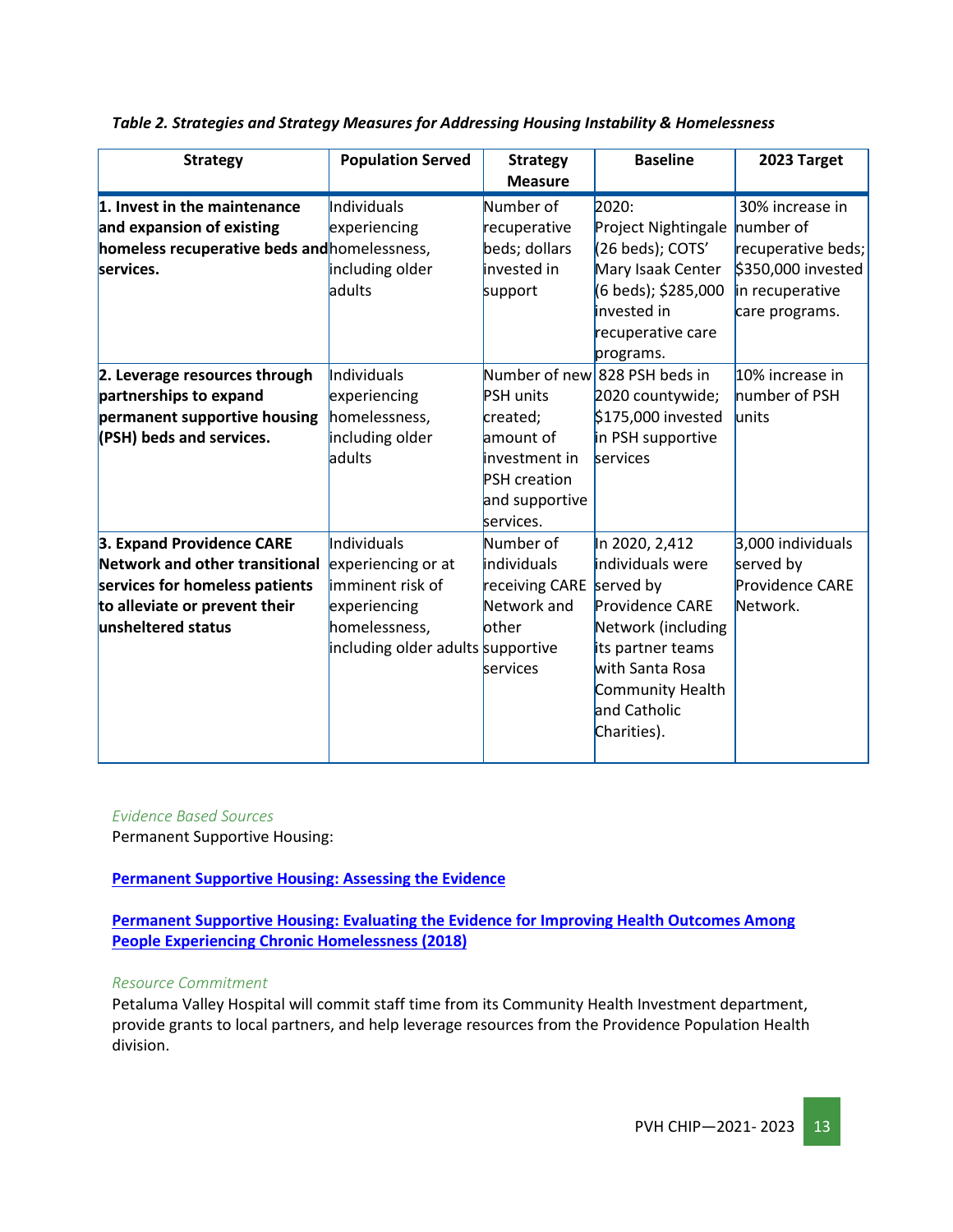#### *Key Community Partners*

Petaluma Valley Hospital values cross-sector collaboration and believes that nonprofit organizations and local government agencies must work together to solve community-level problems. We plan to collaborate with the following organizations to address this need:

- County of Sonoma, Community Development Commission
- Sonoma County Continuum of Care
- Sonoma County Health Action
- Sonoma Intersections Coalition
- City of Santa Rosa
- City of Petaluma
- Catholic Charities of the Diocese of Santa Rosa
- St. Vincent de Paul Society of Sonoma
- Providence Supportive Housing
- Burbank Housing
- PEP Housing
- Committee on the Shelterless (COTS)
- Community Action Partnership of Sonoma County
- Petaluma People Services Center
- Reach for Home
- West County Community Services
- Legal Aid of Sonoma County
- North Bay Organizing Project
- West County Health Centers
- Santa Rosa Community Health
- Petaluma Health Center
- Generation Housing
- Interfaith Shelter Network
- Kaiser Permanente, North Bay
- Sutter Health, North Bay

#### COMMUNITY NEED ADDRESSED #2: MENTAL HEALTH & SUBSTANCE USE SERVICES

#### *Community Need Addressed*

Accessing mental health or substance use services is a challenge for many in the community; this is especially true for school-age youth, Latino/a individuals and families, undocumented individuals, and older adults. There is a general need for more mild-to-moderate mental health services, perinatal services, wraparound case management, and bilingual/bicultural providers.

#### *Population Served*

Families and individuals of all ages throughout all geographic sub-regions of Sonoma County, with a particular emphasis on Latino/a population.

#### *Long-Term Goal(s)/ Vision*

To ensure equitable access to high quality, culturally responsive, and linguistically appropriate mental health and substance use services, especially for low-income populations.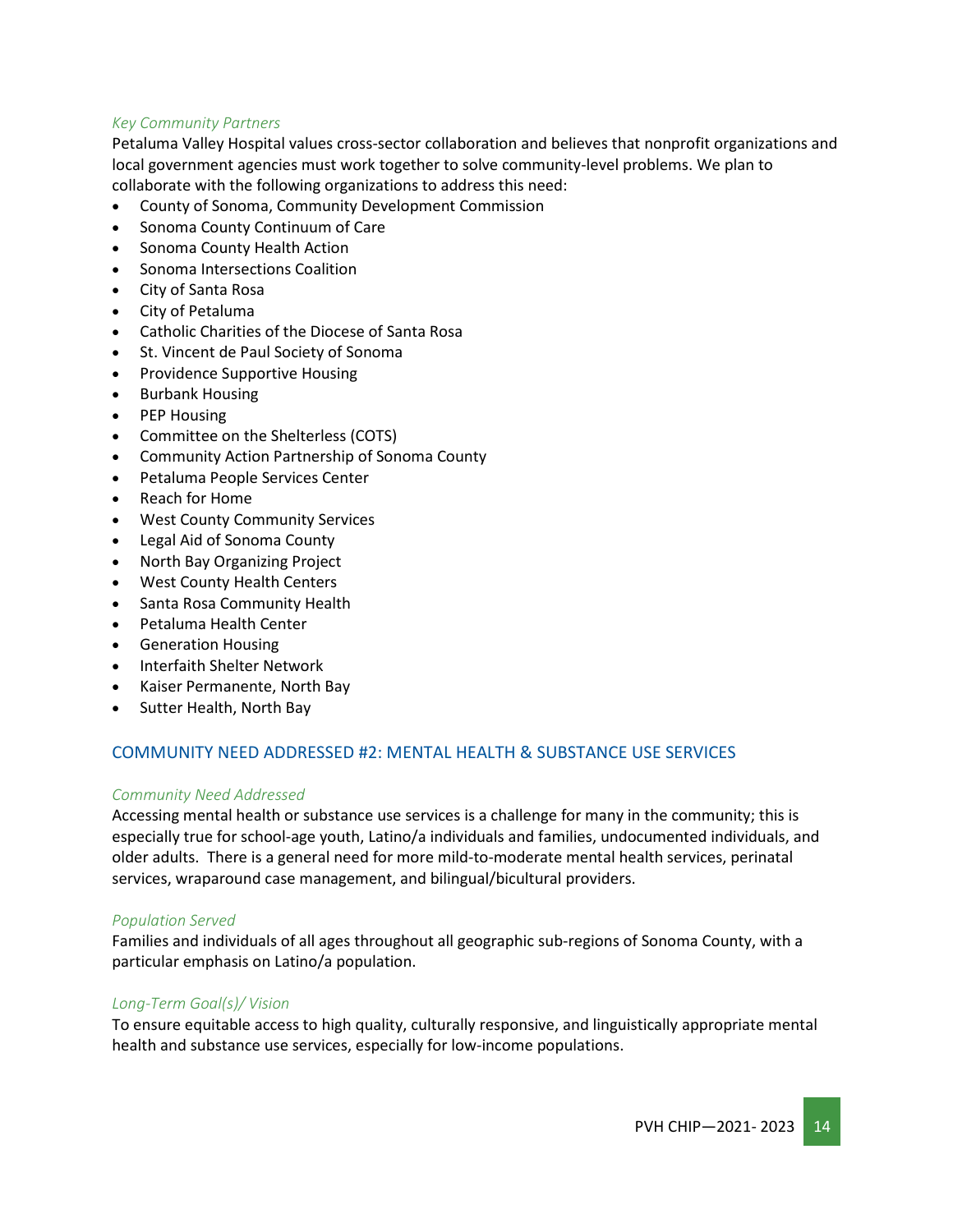| <b>Strategy</b>                      | Population                                    | <b>Strategy</b>              | <b>Baseline</b> | 2023 Target                           |
|--------------------------------------|-----------------------------------------------|------------------------------|-----------------|---------------------------------------|
|                                      | <b>Served</b>                                 | <b>Measure</b>               |                 |                                       |
| 1. Increase access to mild-          | Families and                                  | Clients served               | Only partial    | $1,000$ individuals receiving         |
| to-moderate behavioral               | individuals of all                            | by agencies                  | baseline data   | services through the                  |
| health services through              | ages, with a                                  | participating                |                 | are available as Community Behavioral |
| navigation assistance,               | particular                                    | in the                       | the             | Health Partnership                    |
| training, organizational             | emphasis on                                   | Community                    | investments in  | Program                               |
| culture change, capacity-            | Latino/a                                      | Behavioral                   | creating the    |                                       |
| building, local system of            | population                                    | Health                       | Community       |                                       |
| care stakeholder                     |                                               | Partnership                  | Behavioral      |                                       |
| convenings, etc.                     |                                               | Program                      | Health          |                                       |
|                                      |                                               |                              | Partnership     |                                       |
|                                      |                                               |                              | Program only    |                                       |
|                                      |                                               |                              | began late in   |                                       |
|                                      |                                               |                              | 2020.           |                                       |
| 2. Increase patients'                | Hospital                                      | Patients                     | 616 patients    | $1,200$ patients served by            |
| connections to Medication-           | inpatients and                                | served by                    | served by SUN   | <b>SUNs</b>                           |
| <b>Assisted Treatment (MAT)</b>      | emergency                                     | <b>SUNs</b>                  | in 2020         |                                       |
| programs using hospital-             | department                                    |                              |                 |                                       |
| embedded Substance Use               | patients with an                              |                              |                 |                                       |
| Navigators (SUNs) as part            | opioid use                                    |                              |                 |                                       |
| of the CA Bridge program.            | disorder                                      |                              |                 |                                       |
| 3. Deliver evidence-based            | Elementary,                                   | Number of                    | In 2019, there  | 15,000 participants in                |
| mental health education              | middle, and high participants inwere 28,909   |                              |                 | behavioral health-related             |
| and training programming             | school students                               | behavioral                   | encounters in   | education and training                |
| (e.g., mindfulness,                  | and school                                    | health-relatedall behavioral |                 | programs. (Lower target               |
| restorative justice, stigma          | personnel in low-education and health related |                              |                 | owes to uncertainties                 |
| reduction, suicide                   | income school                                 | training                     | education and   | about being able to return            |
| awareness and prevention, districts; |                                               | programs.                    | training        | to former school-based                |
| self-healing communities,            | marginalized and                              |                              | programs. In    | activities post-COVID.)               |
| etc.) in low-income school           | vulnerable                                    |                              | 2020, there     |                                       |
| districts, in targeted               | communities and                               |                              | were 19,283.    |                                       |
| marginal/vulnerable                  | neighborhoods;                                |                              |                 |                                       |
| communities, and to                  | and community-                                |                              |                 |                                       |
| behavioral health provider           | based                                         |                              |                 |                                       |
| agencies throughout                  | organizations                                 |                              |                 |                                       |
| Sonoma County.                       | and clinics                                   |                              |                 |                                       |
|                                      | providing                                     |                              |                 |                                       |
|                                      | behavioral                                    |                              |                 |                                       |
|                                      | health services                               |                              |                 |                                       |
|                                      | and referrals.                                |                              |                 |                                       |

*Table 3. Strategies and Strategy Measures for Addressing Mental Health & Substance Use*

*Evidence Based Sources*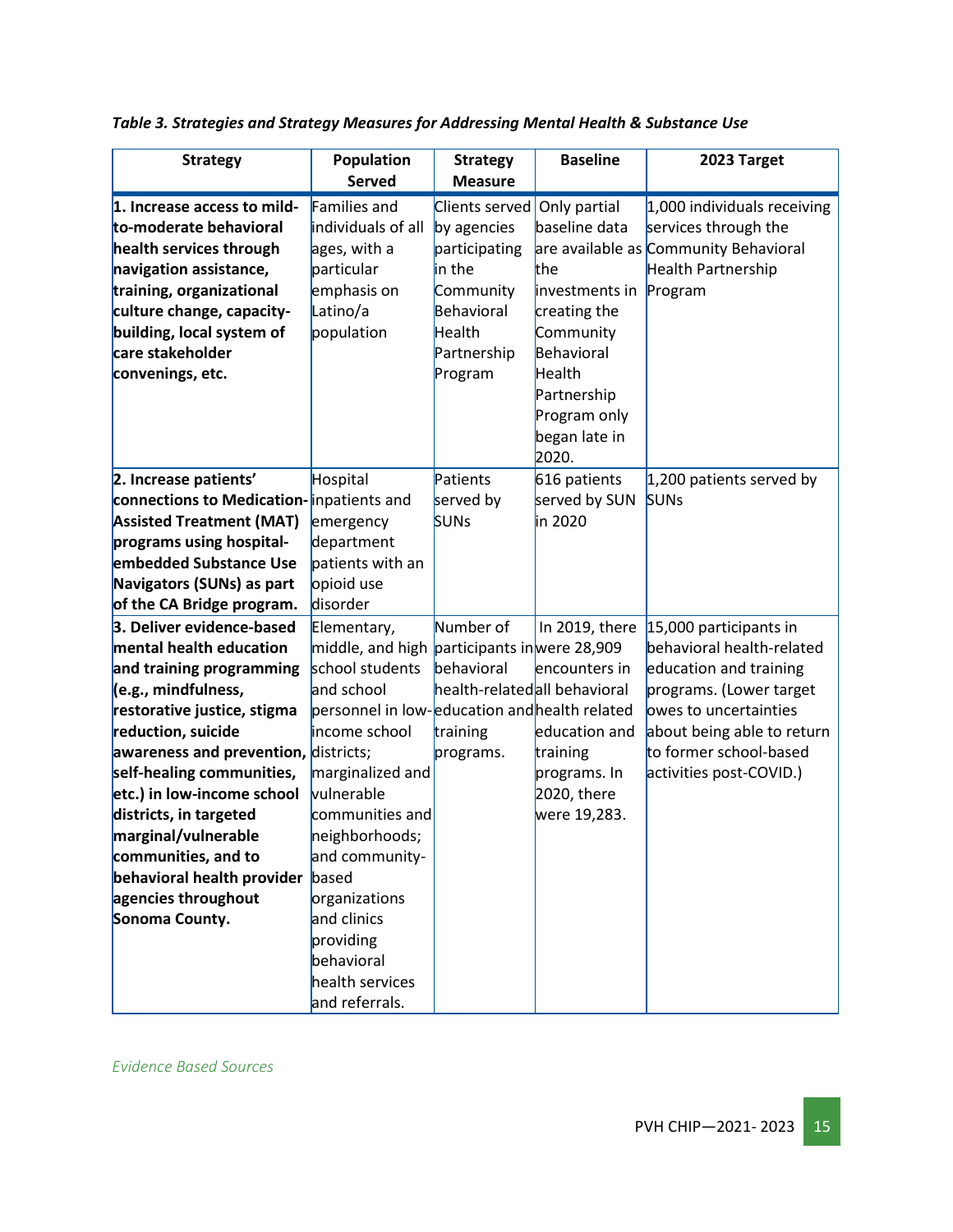#### MAT programs:

#### **[SAMHSA: Use of Medication-Assisted Treatment in Emergency Departments](https://store.samhsa.gov/sites/default/files/SAMHSA_Digital_Download/pep21-pl-guide-5.pdf)**

#### *Resource Commitment*

Petaluma Valley Hospital will commit staff time from its Community Health Investment department, provide grants to local partners, and help leverage resources from the Providence Population Health division.

#### *Key Community Partners*

Petaluma Valley Hospital values cross-sector collaboration and believes that nonprofit organizations and local government agencies must work together to solve community-level problems. We plan to collaborate with the following organizations to address this need:

- Redwood Community Health Coalition
- Santa Rosa Community Health
- West County Health Centers
- Petaluma Health Center
- Alliance Medical Center
- Petaluma Health Care District
- Health Care Foundation of Northern Sonoma County
- County of Sonoma, Department of Health Services
- Sonoma County Office of Education
- Buckelew Programs
- NAMI Sonoma
- Humanidad Therapy and Education Services
- Petaluma People Services Center
- La Luz Center
- West County Community Services
- Social Advocates for Youth
- Mothers Care
- Hanna Institute
- First 5 Sonoma
- Center for Well-Being
- Kaiser Permanente, North Bay
- Sutter Health, North Bay
- Cloverdale Unified School District
- El Molino High School
- Petaluma City Schools
- Old Adobe Union School District
- Two Rock Union School District
- Geyserville Elementary School
- Fitch Mountain Elementary School
- Luther Burbank Elementary
- Roseland School District
- Windsor School District
- Biella Elementary School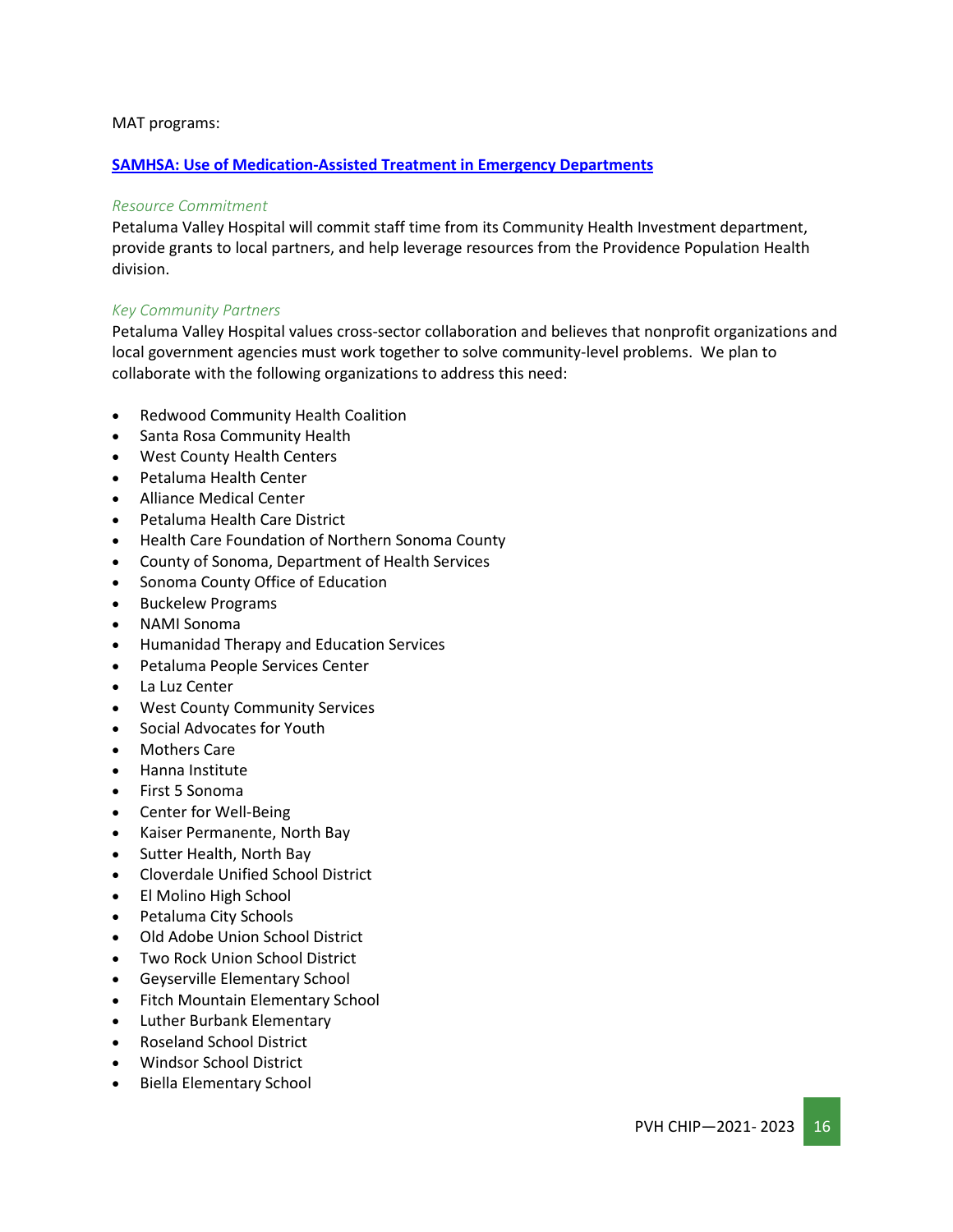- Guerneville Elementary School
- Seeds of Awareness
- Sonoma County Indian Health Project
- Committee on the Shelterless (COTS)
- Center Point Drug Abuse Alternative Center
- Alexander Valley Health Center
- Sonoma Valley Health Center
- SOS Community Counseling
- Santa Rosa Junior College, PEERS Program
- VOICES, Sonoma
- California Parenting Institute
- California Human Development
- Santa Rosa Police Dept
- Petaluma Police Dept.
- Public Defenders Office, Sonoma County
- Probation Dept, Sonoma County
- Wellpath, Sonoma County Jail
- Partnership Health Plan
- Beacon Health Options
- Sonoma County Sheriff Dept.
- Community Development Commission
- Santa Rosa Treatment Program
- Latino Service Providers
- Positive Images
- Sonoma County Resiliency Collaborative

#### COMMUNITY NEED ADDRESSED #3: HEALTH EQUITY: RACISM AND DISCRIMINATION

#### *Community Need Addressed*

The COVID-19 pandemic highlights racial inequities and disparities at a systemic level. Latino/a and all BBIPOC individuals and families are faced with less favorable housing, educational and employment opportunities.

#### *Population Served*

Families and individuals experiencing health inequities and lack of access due to racism and discrimination, including Latino/a, LGBTQ+, elderly, people with low incomes, etc.

#### *Long-Term Goal(s)/ Vision*

To be a community partner in undoing institutional racism and other forms of discrimination that prevent our community members from feeling safe, respected, and heard when accessing health services.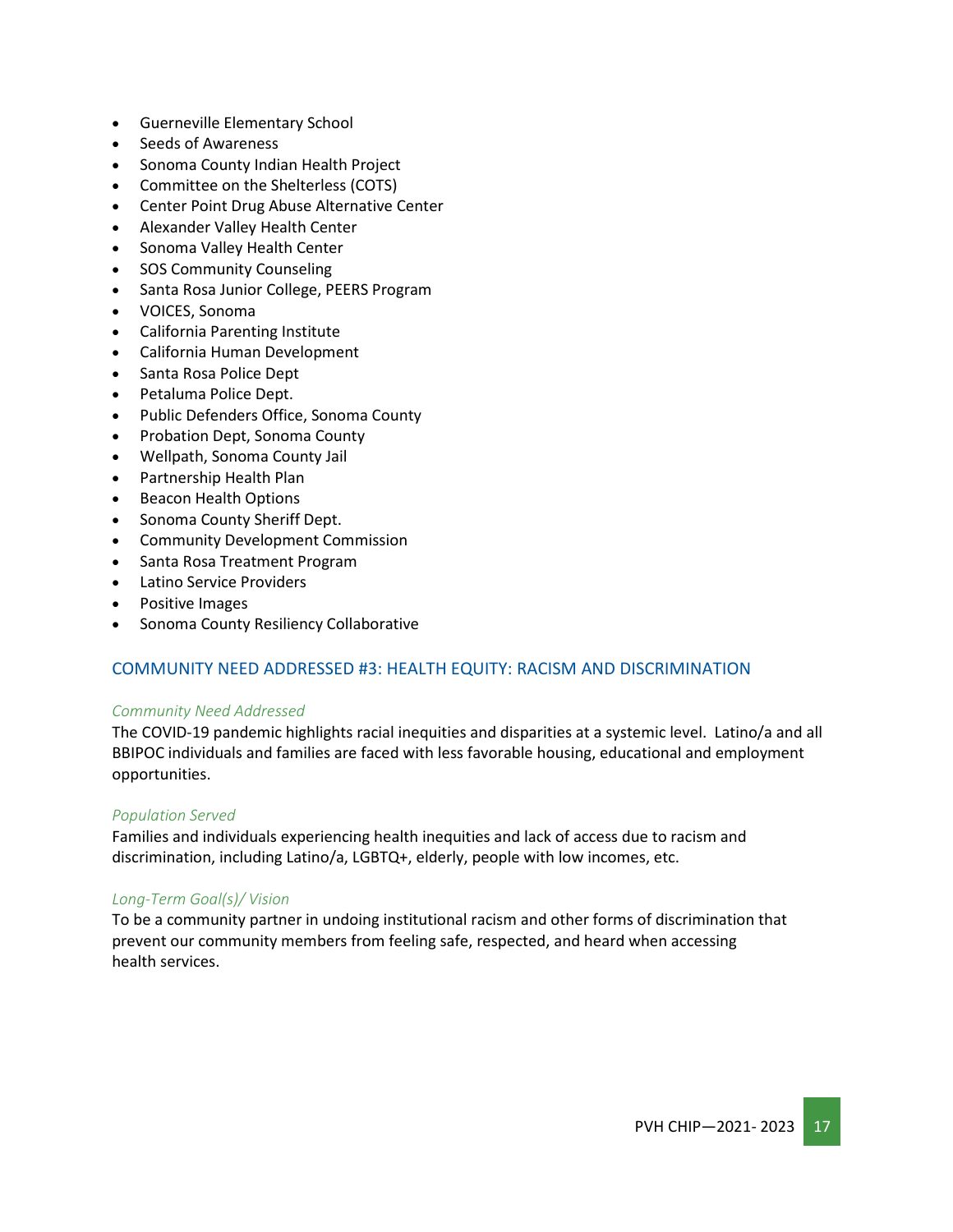| <b>Strategy</b>                                                                                                                                                                                                                                                                                                  | Population                                                                                                                                    | <b>Strategy Measure</b>                                                                                                  | <b>Baseline</b>                                                                        | 2023 Target                                                                                            |
|------------------------------------------------------------------------------------------------------------------------------------------------------------------------------------------------------------------------------------------------------------------------------------------------------------------|-----------------------------------------------------------------------------------------------------------------------------------------------|--------------------------------------------------------------------------------------------------------------------------|----------------------------------------------------------------------------------------|--------------------------------------------------------------------------------------------------------|
| 1. Partner with FQHCs and<br>other providers/CBOs<br>for mitigation of impacts from<br>COVID-19 in Latino/a<br>communities.                                                                                                                                                                                      | <b>Served</b><br>Latino/a<br>community<br>members and<br>families<br>experiencing<br>and/or financialor referrals.<br>impacts of<br>COVID-19. | Number of<br>Latino/a<br>individuals and<br>families receiving<br>COVID-recovery-<br>social, personal related assistance | New project<br>in this<br>CHNA/CHIP<br>cycle; no<br>available.                         | 500<br>individuals/families<br>received COVID-<br>recovery-related<br>baseline data services/referrals |
| 2. Develop and implement a<br>school-based equity project<br>(¡Dale!) featuring student<br>leadership, expert mentoring,<br>and a small-grants program to<br>enable student-led equity<br>projects in selected Sonoma<br>County high schools.                                                                    | High school<br>students in<br>predominantly<br>low-income,<br>racially diverse<br>schools.                                                    | Number of<br>projects<br>sponsored,<br>number of<br>students<br>participating.                                           | New project<br>in this<br>CHNA/CHIP<br>cycle; no<br>baseline data<br>available.        | 8 projects sponsored<br>with 30 total students<br>participating.                                       |
| 3. Institute a Medical Legal<br>Partnership (MLP) program<br>with Legal Aid of Sonoma<br>County to provide legal<br>assistance and representation<br>to underserved and vulnerable and<br>patient populations to resolve<br>legal challenges & barriers to<br>addressing their social<br>determinants of health. | Patient<br>populations<br>unable to<br>afford basic<br>legal advice<br>representation.                                                        | Number of<br>patients/clients<br>referred and<br>served through<br>the MLP.                                              | New project<br>in this<br>CHNA/CHIP<br>cycle; no<br>baseline data basis.<br>available. | 100 patients/clients<br>will be referred and<br>served through the<br>MLP on an annual                 |

#### *Table 4. Strategies and Strategy Measures for Addressing Health Equity*

#### *Evidence Based Sources*

Medical Legal Partnerships:

**[Investing in Legal Prevention: Connecting Access to Civil Justice and Healthcare Through Medical-Legal](https://www.tandfonline.com/doi/abs/10.1080/01947648.2014.884430?journalCode=ulgm20)  [Partnership](https://www.tandfonline.com/doi/abs/10.1080/01947648.2014.884430?journalCode=ulgm20)**

**[Medical-Legal Partnership and Healthy Start: Integrating Civil Legal Aid Services into Public Health](https://www.tandfonline.com/doi/full/10.1080/01947648.2014.885333?src=recsys)  [Advocacy](https://www.tandfonline.com/doi/full/10.1080/01947648.2014.885333?src=recsys)**

**[Aligning Public Health, Health Care, Law and Policy: Medical-Legal Partnership as a Multilevel](https://heinonline.org/HOL/LandingPage?handle=hein.journals/jhbio8&div=17&id=&page=)  [Response to the Social Determinants of Health](https://heinonline.org/HOL/LandingPage?handle=hein.journals/jhbio8&div=17&id=&page=)**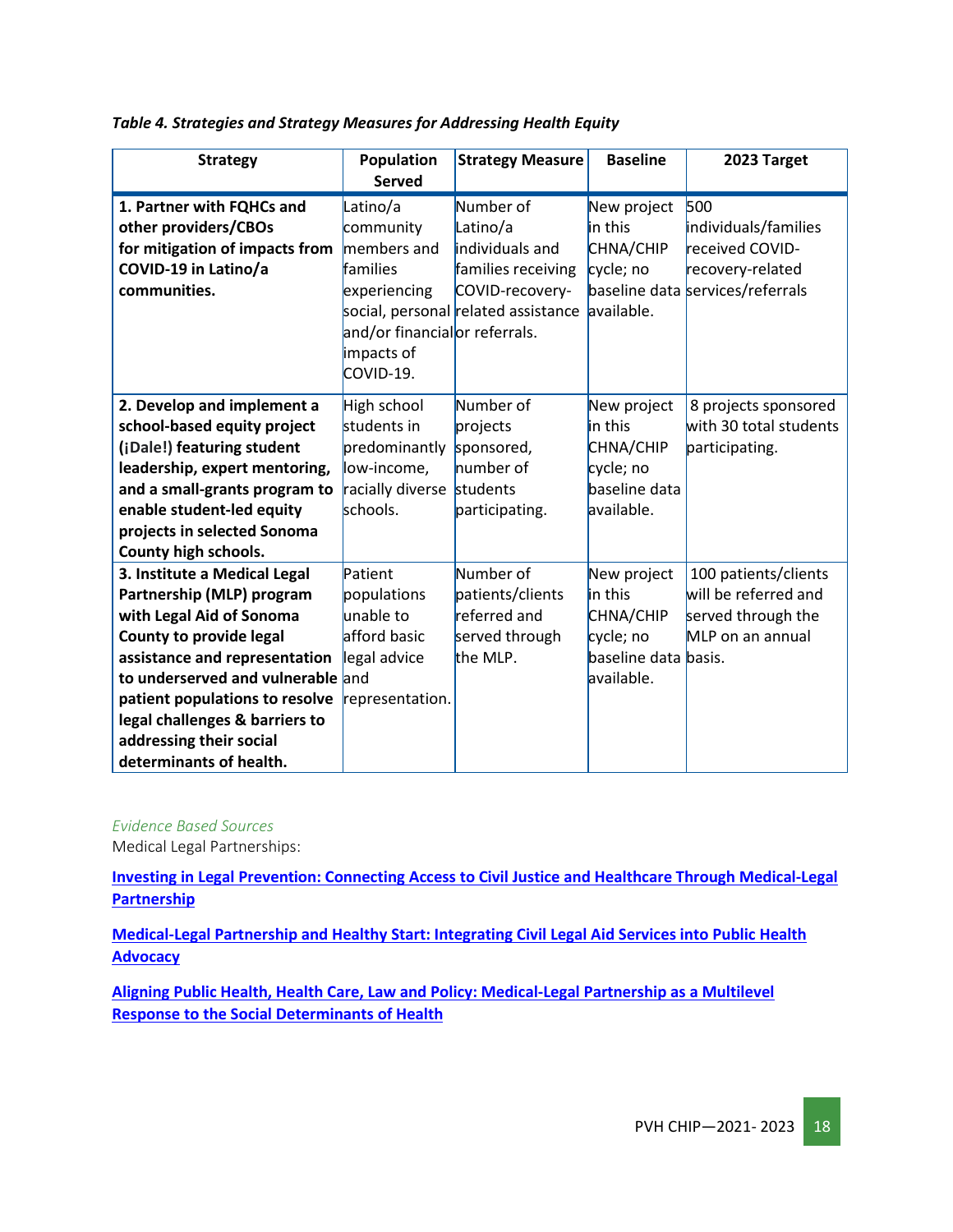#### *Resource Commitment*

Petaluma Valley Hospital will commit staff time from its Community Health Investment department, provide grants to local partners, and help leverage resources from the Providence Health Equity Initiative.

#### *Key Community Partners*

Petaluma Valley Hospital values cross-sector collaboration and believes that nonprofit organizations and local government agencies must work together to solve community-level problems. We plan to collaborate with the following organizations to address this need:

- Sonoma Intersections Coalition
- Justicewise
- On The Move
- Buckelew Programs
- NAMI Sonoma
- Humanidad Therapy and Education Services
- Petaluma People Services Center
- La Luz Center
- West County Community Services
- Corazon Healdsburg
- Sonoma County Health Action
- Community Action Partnership of Sonoma County
- Legal Aid of Sonoma County
- North Bay Organizing Project
- Latinos Unidos del Condado de Sonoma
- La Cooperativa, Campesina
- California Human Development
- Petaluma Health Care District
- Health Care Foundation of Northern Sonoma County
- County of Sonoma, Department of Health Services
- Sonoma County Office of Education
- Kaiser Permanente, North Bay
- Sutter Health, North Bay
- First 5 Sonoma
- Community Foundation Sonoma County
- United Way of the Wine Country
- Los Cien
- Hanna Institute
- Latino Service Providers
- Santa Rosa Community Health Center
- CURA
- La Familia Sana
- Catholic Charities
- Sonoma Winegrowers Association
- Sonoma County Medical Association
- On the Margins
- Youth Voices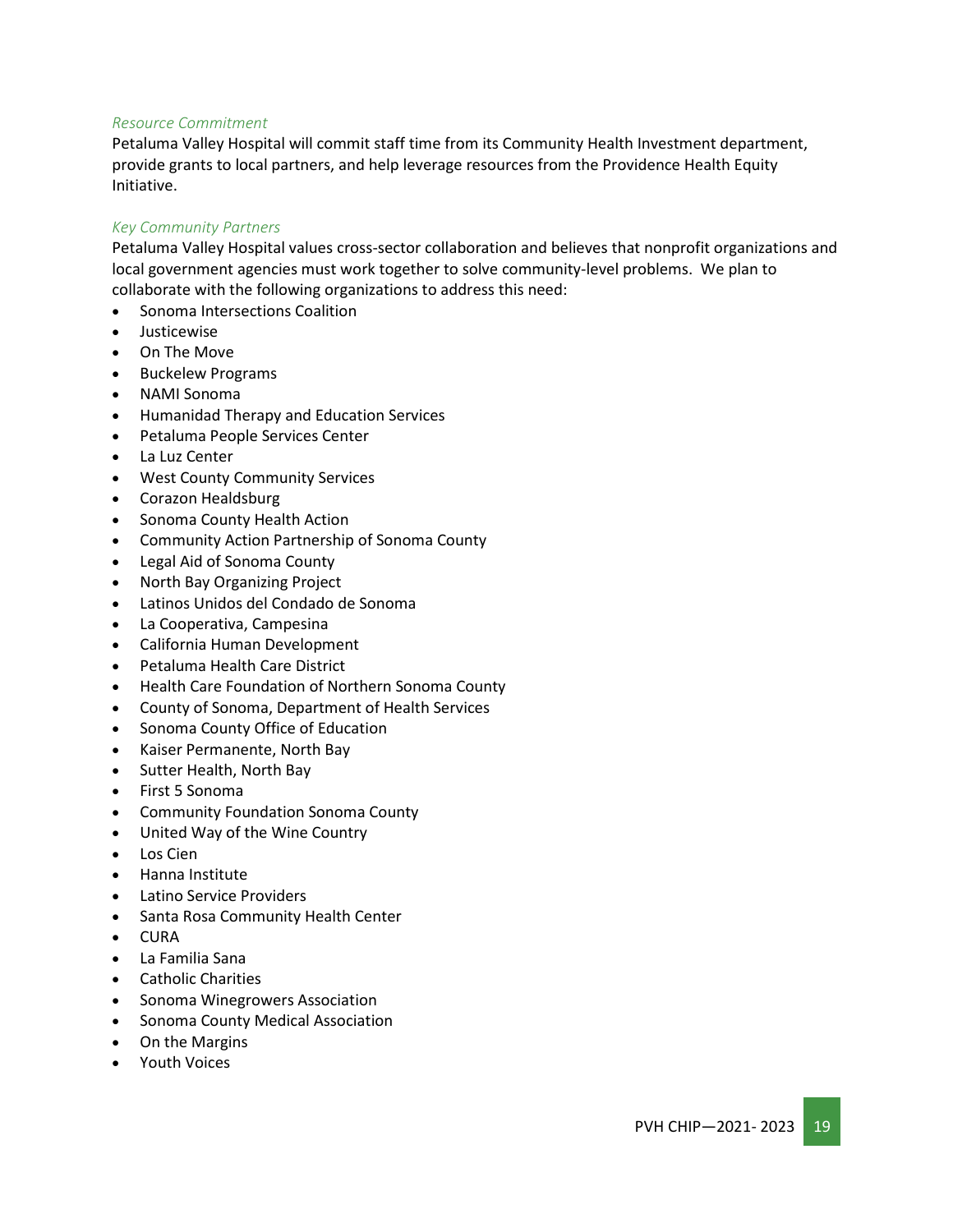#### COMMUNITY NEED ADDRESSED #4: ACCESS TO HEALTH CARE

#### *Community Need Addressed*

Many individuals have trouble accessing health care, especially Spanish-speaking patients, new parents, older adults, and undocumented individuals. More primary and specialty care, transportation to care, and culturally appropriate health care services are needed.

#### *Population Served*

Families and individuals with low incomes, who are uninsured, who are geographically isolated or homebound, who are unhoused, or who have any barriers to accessing health care and supportive resources.

#### *Long-Term Goal(s)/ Vision*

To improve access to health care and preventive resources for people with low incomes and those uninsured by deploying programs to assist with navigating the health care system.

| <b>Strategy</b>                 | Population<br><b>Served</b>        | <b>Strategy Measure</b>                                           | <b>Baseline</b>                            | 2023 Target             |
|---------------------------------|------------------------------------|-------------------------------------------------------------------|--------------------------------------------|-------------------------|
| 1. Engage high-risk individuals | Patients who have Number of        |                                                                   | In 2020, 2,412                             | 3,000 patients          |
| with CARE Network complex       |                                    | $\alpha$ core diagnosis of individuals receiving individuals were |                                            | receiving care          |
| care management teams to        | CHF, COPD, Sepsis, care management |                                                                   | served by Providence                       | management              |
| ensure access to appropriate    | Stroke, PNE,                       | services from CARE                                                | <b>CARE Network teams</b>                  | services from           |
| and needed care and services.   | Diabetes, with an Network teams    |                                                                   |                                            | <b>CARE Network</b>     |
|                                 | identified SDOH                    |                                                                   |                                            | teams                   |
|                                 | need, or who have                  |                                                                   |                                            |                         |
|                                 | an identified                      |                                                                   |                                            |                         |
|                                 | Substance Use                      |                                                                   |                                            |                         |
|                                 | Disorder.                          |                                                                   |                                            |                         |
| 2. Continue to provide          | Low-income adult Number of         |                                                                   | Number of individuals 650 individuals      |                         |
| cardiovascular disease (CVD)    | community                          |                                                                   | individuals screened screened for CVD risk | screened for            |
| screening throughout the        | members of the                     | for CVD risk factors                                              | factors:                                   | <b>CVD</b> risk factors |
| community to prevent CVD        | general public,                    | (and referred to                                                  | 2019: 646                                  |                         |
| through early detection and     | primarily Latino/a                 | primary care or                                                   | 2020: 699                                  |                         |
| prevention and through          | populations                        | treatment, if                                                     |                                            |                         |
| linkages to primary care and    |                                    | needed.)                                                          |                                            |                         |
| treatment.                      |                                    |                                                                   |                                            |                         |
| 3. Provide dental care to un-   | All uninsured and                  | Number of patients   In 2019, the Dental                          |                                            | 11,000 patients         |
| and underinsured patients       | underinsured                       | receiving dental care Clinic served 10,032                        |                                            | receiving               |
| through Providence CHI fixed    | individuals.                       |                                                                   | patients, the Mobile                       | dental care             |
| site and mobile dental          |                                    |                                                                   | Dental Clinic served                       | through all             |
| clinics.                        |                                    |                                                                   | $1,445$ , and the Mighty                   | programs                |
|                                 |                                    |                                                                   | Mouth school-based                         | combined.               |
|                                 |                                    |                                                                   | program served 5,628. (Uncertainties       |                         |
|                                 |                                    |                                                                   | In 2020, the                               | in resuming             |
|                                 |                                    |                                                                   | corresponding                              | school-based            |

#### *Table 5. Strategies and Strategy Measures for Addressing Access to Health Care*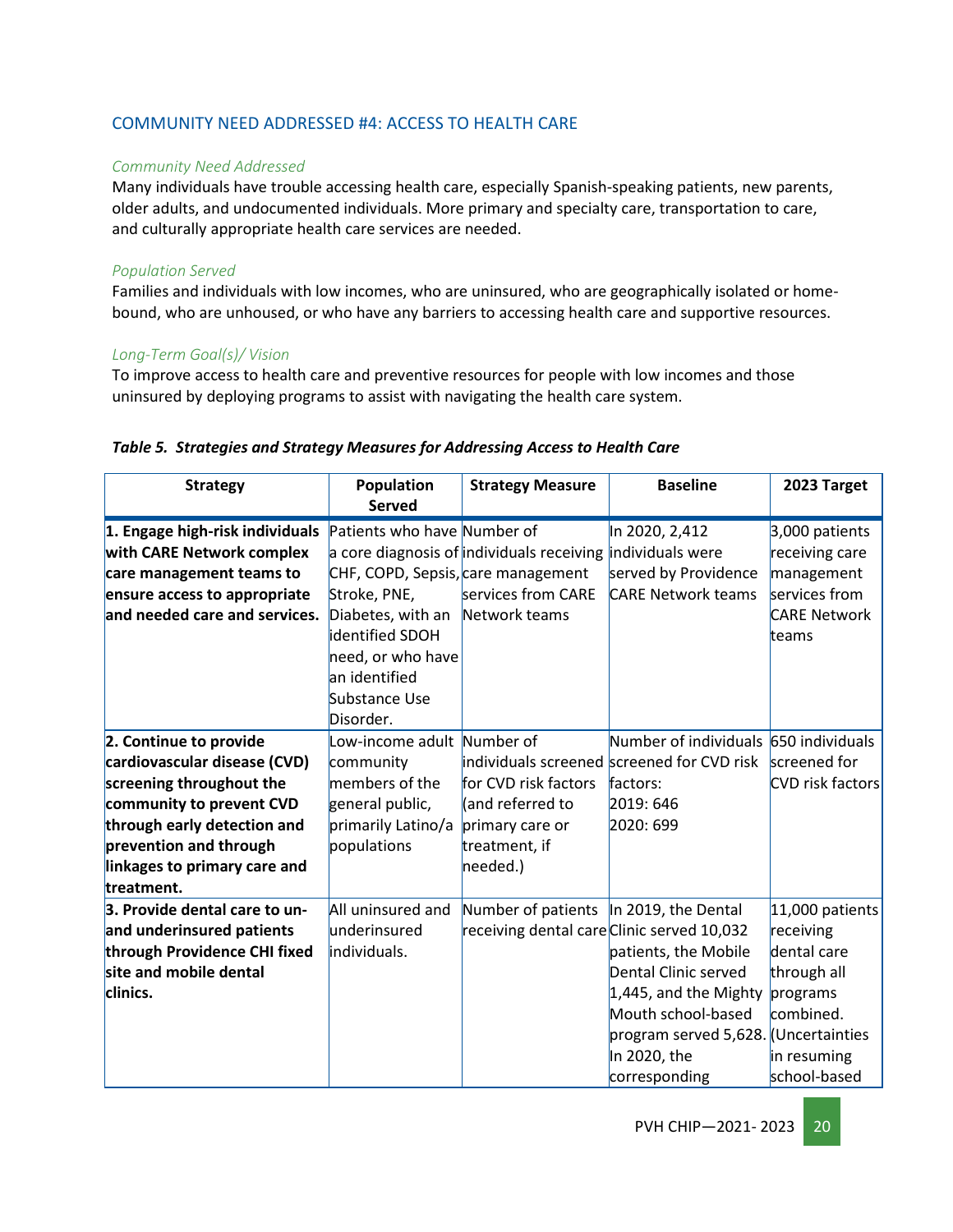| <b>Strategy</b>                                                  | Population           | <b>Strategy Measure</b>                       | <b>Baseline</b>                                             | 2023 Target      |
|------------------------------------------------------------------|----------------------|-----------------------------------------------|-------------------------------------------------------------|------------------|
|                                                                  | <b>Served</b>        |                                               |                                                             |                  |
|                                                                  |                      |                                               | numbers were 7,332,                                         | activities post- |
|                                                                  |                      |                                               | $1,605$ , and 888.                                          | COVID may        |
|                                                                  |                      |                                               |                                                             | prevent Mighty   |
|                                                                  |                      |                                               |                                                             | Mouth            |
|                                                                  |                      |                                               |                                                             | program for      |
|                                                                  |                      |                                               |                                                             | returning to its |
|                                                                  |                      |                                               |                                                             | same pre-        |
|                                                                  |                      |                                               |                                                             | COVID levels.)   |
| 4. Provide primary care and                                      | Low-income,          |                                               | Number of patients   In 2020, 4,971 patients 3,000 patients |                  |
| linkages to medical homes for                                    | uninsured, under-    | receiving treatment, received treatment,      |                                                             | receiving        |
| un- and underinsured patients insured,                           |                      | services, or referrals services, or referrals |                                                             | treatment,       |
| through Providence CHI Mobileundocumented,                       |                      | from the Providence from the Providence       |                                                             | services, or     |
| <b>Health Clinic.</b>                                            | unhoused, or         |                                               | Mobile Health Clinic Mobile Health Clinic.                  | referrals from   |
|                                                                  | other vulnerable     |                                               | This number was                                             | the Providence   |
|                                                                  | populations          |                                               | higher than normal                                          | Mobile Health    |
|                                                                  |                      |                                               | due to increased visits Clinic                              |                  |
|                                                                  |                      |                                               | with reduced scope of                                       |                  |
|                                                                  |                      |                                               | services in shelters                                        |                  |
|                                                                  |                      |                                               | during COVID.)                                              |                  |
| 5. Increase access for                                           | Low-income,          | Number of referrals                           | In 2019 in Sonoma                                           | 750 referrals to |
| uninsured patients to specialty uninsured, and                   |                      | to OA; number of                              | County, OA received                                         | OA; 750          |
| treatments, services, and                                        | under-insured        | Surgical Procedures                           | 643 referrals and                                           | Surgical         |
| procedures through support of patients in need of and Diagnostic |                      |                                               | performed 594                                               | Procedures and   |
| <b>Operation Access (OA).</b>                                    | surgery or           | Services performed                            | Surgical Procedures                                         | Diagnostic       |
|                                                                  | specialty            | by OA in Sonoma                               | and Diagnostic                                              | Services         |
|                                                                  | diagnoses and        | County                                        | Services; in 2020,                                          | performed by     |
|                                                                  | care that are        |                                               | these numbers were                                          | OA in Sonoma     |
|                                                                  | unable to afford it. |                                               | 484 and 539,                                                | County           |
|                                                                  |                      |                                               | respectively.                                               |                  |

*Evidence Based Sources*

Sealants/Fl Varnish/Dental Exams:

**Use of Dental Care and Effective Preventive [Services in Preventing Tooth Decay Among U.S. Children](https://www.cdc.gov/mmwr/preview/mmwrhtml/su6302a9.htm)  [and Adolescents](https://www.cdc.gov/mmwr/preview/mmwrhtml/su6302a9.htm)**

**[Evidence-based Clinical Practice Guideline for the Use of Pit-and-Fissure Sealants](https://www.aapd.org/assets/1/7/G_EBD-Sealants1.PDF)**

**[Evidence-Based Dentistry Update on Silver Diamine Fluoride](https://pubmed.ncbi.nlm.nih.gov/30447792/)**

Dental Screenings in Schools:

**[School-Based and School-Linked Dental Sealant Programs](https://www.cdc.gov/oralhealth/funded_programs/preventive-interventions/school.htm)**

**[Effectiveness of school-based dental screening in increasing dental care utilization: A systematic](https://pubmed.ncbi.nlm.nih.gov/30900669/)  [review and meta-analysis](https://pubmed.ncbi.nlm.nih.gov/30900669/)**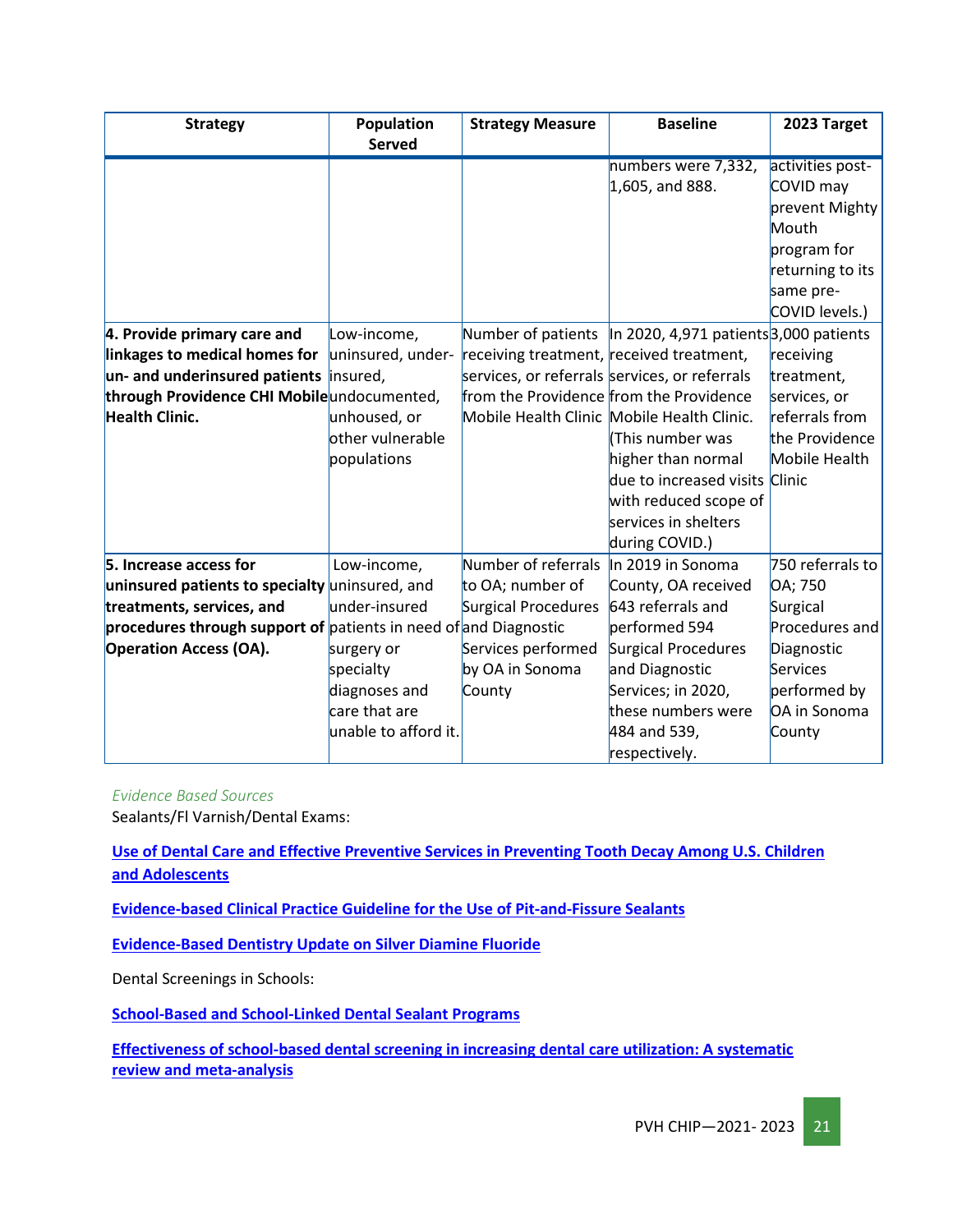#### *Resource Commitment*

Petaluma Valley Hospital will commit staff time from its Community Health Investment department, provide grants to local partners, and help leverage resources from the Providence Health Equity Initiative.

#### *Key Community Partners*

Petaluma Valley Hospital values cross-sector collaboration and believes that nonprofit organizations and local government agencies must work together to solve community-level problems. We plan to collaborate with the following organizations to address this need:

- Redwood Community Health Coalition
- Santa Rosa Community Health
- West County Health Centers
- Petaluma Health Center
- Alliance Medical Center
- Petaluma Health Care District
- Petaluma People Services Center
- Health Care Foundation of Northern Sonoma County
- County of Sonoma, Department of Health Services
- Operation Access
- Community Action Partnership of Sonoma County
- Legal Aid of Sonoma County
- Buckelew Programs
- NAMI Sonoma
- Humanidad Therapy and Education Services
- La Luz Center
- West County Community Services
- Kaiser Permanente, North Bay
- Sutter Health, North Bay
- Burbank Housing
- Shoreline Unified School District
- Petaluma City Schools
- Sonoma Valley Unified School District
- Santa Rosa City Schools
- Roseland Public Schools
- Bellevue Union School District
- Healdsburg Unified School District
- Windsor Unified School District
- Community Child Care Council (4Cs)
- North Bay Children's Center